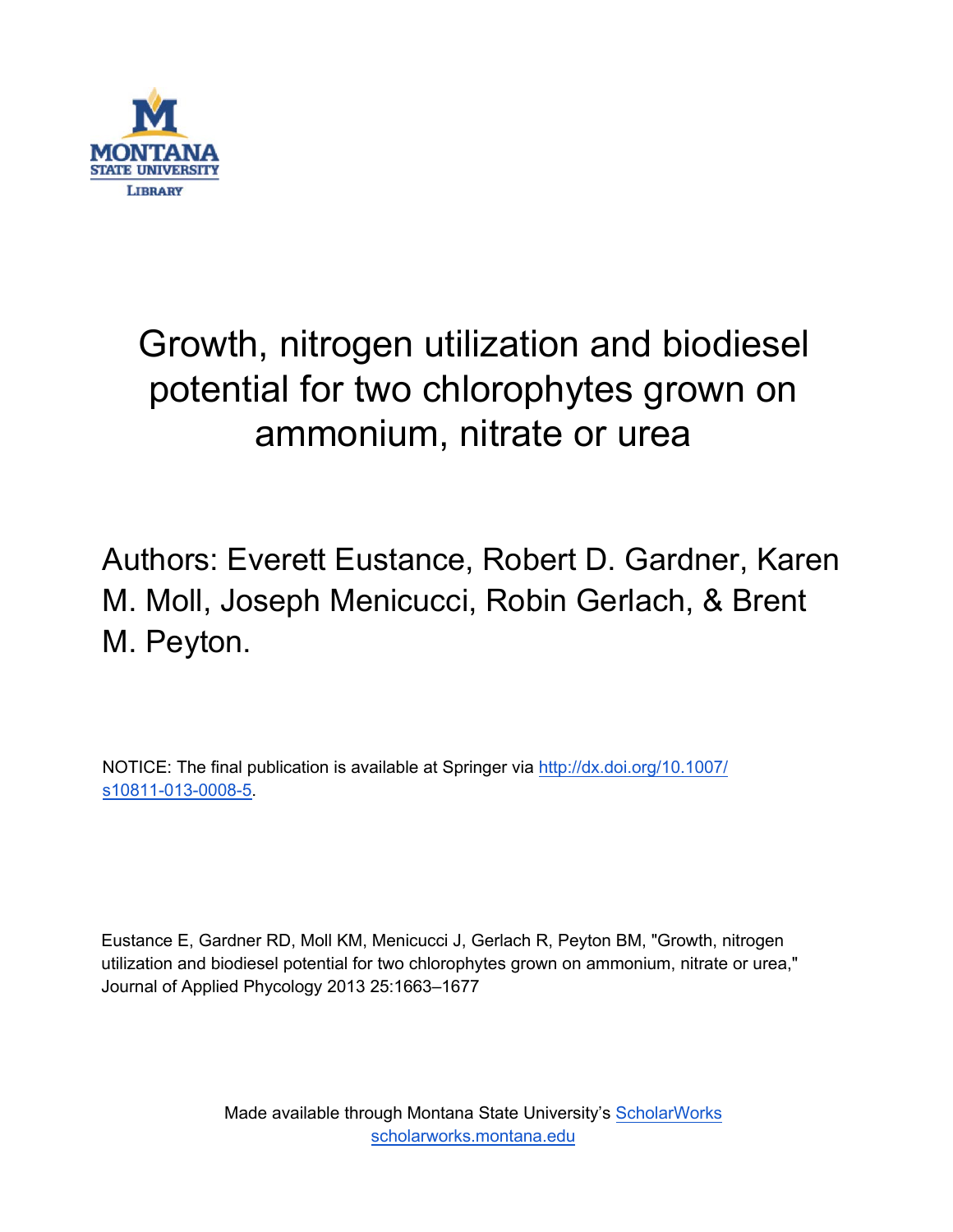## Growth, nitrogen utilization and biodiesel potential for two chlorophytes grown on ammonium, nitrate or urea

## Everett Eustance, Robert D. Gardner, Karen M. Moll, Joseph Menicucci, Robin Gerlach, and Brent M. Peyton

E. Eustance : R. D. Gardner : R. Gerlach : B. M. Peyton

Department of Chemical and Biological Engineering and Center for Biofilm Engineering, Montana State University, Bozeman, MT 59717, USA K. M. Moll

Department of Microbiology and Center for Biofilm Engineering, Montana State University, Bozeman, MT 59717, USA

J. Menicucci

Department of Chemical Engineering, Nazarbayev University, Astana 010000, Kazakhstan

## **Abstract**

Nitrogen removal from wastewater by algae pro-vides the potential benefit of producing lipids for biodiesel and biomass for anaerobic digestion. Further, ammonium is the renewable form of nitrogen produced during anaerobic digestion and one of the main nitrogen sources associated with wastewater. The wastewater isolates Scenedesmus sp. 131 and Monoraphidium sp. 92 were grown with ammoni-um, nitrate, or urea in the presence of 5 % CO<sub>2</sub>, and ammonium and nitrate in the presence of air to optimize the growth and biofuel production of these chlorophytes. Results showed that growth on ammonium, in both 5 % CO<sub>2</sub> and air, caused a significant decrease in pH during the exponential phase causing growth inhibition due to the low buffering capacity of the medium. Therefore, biological buffers and pH controllers were utilized to prevent a de-crease in pH. Growth on ammonium with pH control (synthetic buffers or KOH dosing) demonstrated that growth (rate and yield), biodiesel production, and ammonium utilization, similar to nitrate- and urea-amended treatments, can be achieved if sufficient CO<sub>2</sub> is available. Since the use of buffers is economically limited to laboratory-scale experi-ments, chemical pH control could bridge the gap encountered in the scale-up to ind[ustria](#page-14-0)l processes[.](#page-15-0)

**Keywords:** Biodiesel . Fatty acid methyl ester (FAME) . Algae . Wastewater . Nitrogen removal . pH Control

## **Introduction**

Algae have potential to provide economically viable alterna-tive energy in the form of lipids a[nd sy](#page-14-0)nthesis gas derived from leftover biomass. However, algae require lar[ge am](#page-15-0)ounts of nitrogen during growth, and increases in fertilizer prices might offset some potential biofuel production (Lundquist et al. 2010; Sialve et al. 2009). Nitrate, ammonium and urea can be utilized as nitrogen sources in algal growth systems, and ammonium is the basic unit of nitrogen required by algae to produce amino acids. Therefore, in a mixed nitrogen source medium, ammonium is usually preferentially utilized over nitrate or urea (Dortch 1990; Fernández et al. 2004; Molloy and Syrett 1988). Furthermore, ammonium and urea account for 4[0 and](#page-15-0) 60 % of the nitrogen in municipal wastewater, respectively, and have been identified as being viable for scaled industrial systems (Lundquist et al. 2010; Sedlak 1991). However, research focused on algal growth using ammonium is typically limited to nitrogen removal during wastewater treatment and provides little i[nsigh](#page-14-0)t in terms o[f bio](#page-15-0)fuel production.

Nitrogen utilization for algae is estimated to be 55 to 111 times the nitrogen required for terrestrial-based crops on a per hectare per year basis, due to increased productivity (Sialve et al. 2009). Hence, large-scale growth facilities will require nitrogen recycling or an inex[pensi](#page-14-0)ve nitrogen [sour](#page-15-0)ce such as wastewater to reduce nitrogen costs (Christenson and Sims 2011; Sialve et al. 2009). Ammonium is most easily regenerated from algal biomass after lipid extraction and has been suggested as one of the few viable nitrogen sources for large-scale algae production (Lundquist et al. 2010; Sialve et al. 2009).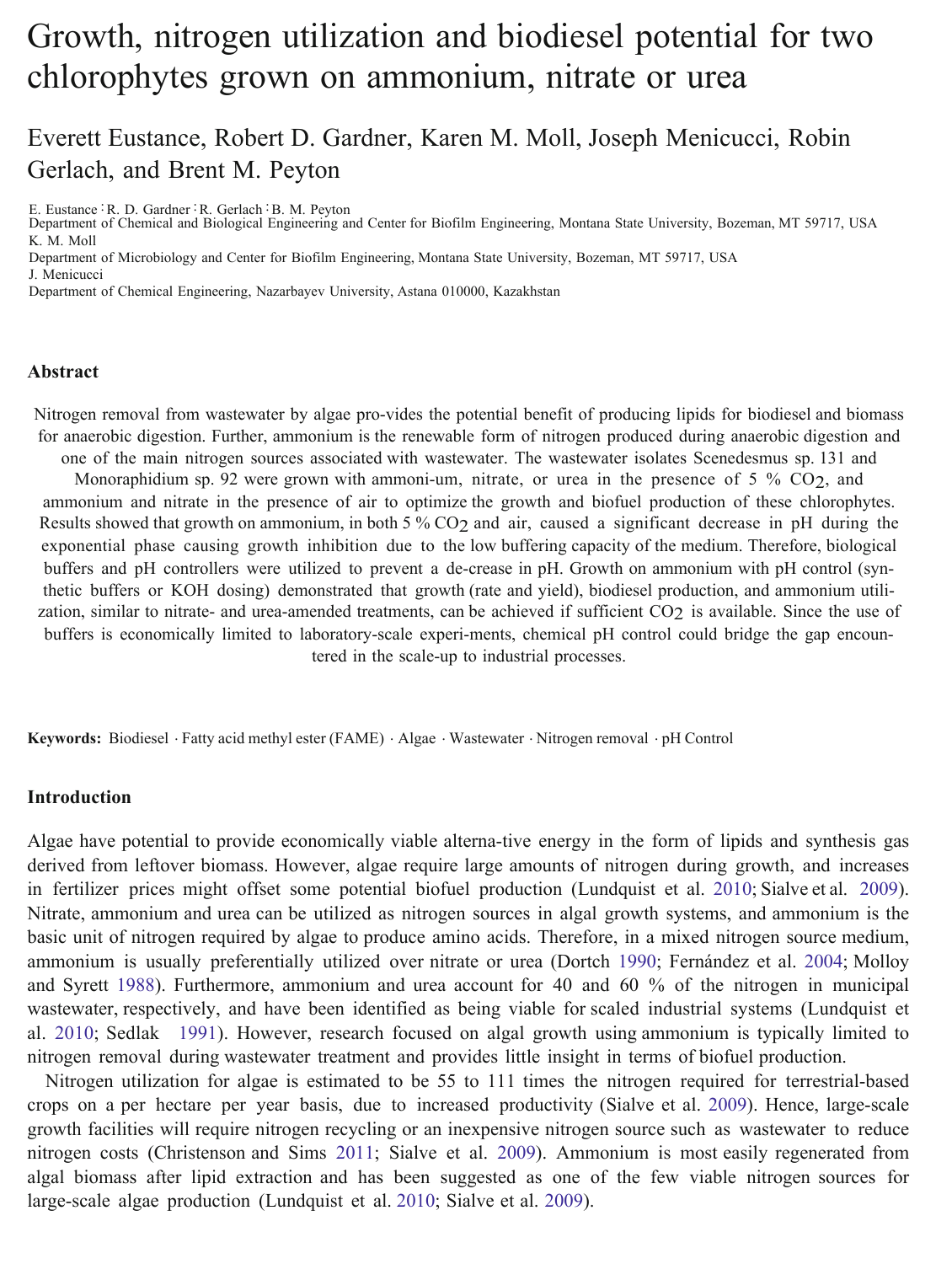Nitrogen regeneration is accomplished through the degradation of proteins during secondary processing of biomass. Anaerobic digestion is one of the most beneficial methods for nitrogen regeneration since methane and  $CO<sub>2</sub>$ are produced from the biomass and proteins are degraded to produce ammonium (Christenson and Sims [2011;](#page-14-0) de Boer et al. [2012](#page-14-0)). Methane production increases overall energy yields, while the  $CO<sub>2</sub>$  and ammonium can be recycled into the phototrophic algal system to increase growth and reduce substrate costs.

Growth on ammonium has been documented for various algae strains, but limitations have also been reported including lower growth rates and lipid productivity when compared to growth on nitrate (Bongers [1956](#page-14-0); Chen et al. [2011](#page-14-0); Dvořáková-Hladká [1971;](#page-14-0) Li et al. [2008](#page-14-0); Ludwig [1938](#page-14-0); Pavlova et al. [1994](#page-15-0); Thacker and Syrett [1972](#page-15-0); Xin et al. [2010\)](#page-15-0). Decreases in algae growth utilizing ammonium are attributed to three phenomena: (1) Algae growth on ammonium translocates a proton out of the cell to maintain cell neutrality during uptake of the cation, thus decreasing the pH of the medium (Fuggi et al. [1981](#page-14-0); Goldman and Brewer [1980;](#page-14-0) Xin et al. [2010](#page-15-0)). The acidification of the medium can inhibit cell growth. (2) Cell growth on low concentration of  $CO<sub>2</sub>$  (air∼0.04 %  $CO<sub>2</sub>$ ) can cause algae cells to preferentially utilize carbon for anaplerotic reactions instead of photosynthetic reactions required for growth. This is due to phosphoenolpyruvate carboxylase (PEPC) having a greater affinity for inorganic carbon than ribulose bisphosphate carboxylase oxygenase (RUBISCO; Amory et al. [1991](#page-14-0); Di Martino Rigano et al. [1986;](#page-14-0) Elrifi et al. [1988](#page-14-0); Fernández et al. [2004](#page-14-0); Guy et al. [1989;](#page-14-0) Norici and Giordano [2002;](#page-15-0) Vanlerberghe et al. [1990\)](#page-15-0). The allocation of carbon towards anaplerotic reactions decreases the cell's efficiency and therefore gives a lower growth rate. (3) Algae growth on ammonium at alkaline pH values (>8) can result in growth inhibition due to the presence of free ammonia (Abeliovich and Azov [1976](#page-14-0); Azov and Goldman [1982\)](#page-14-0). High concentrations of free ammonia (>0.5 mM) have been shown to reduce the carbon uptake rate of the cell reducing the growth rate. Such reductions in growth rate can be eliminated by maintaining the pH well below the  $pK_a$  of the ammonium/ammonia system (pH 9.3) and by increasing the  $CO<sub>2</sub>$  concentration in the medium.

Here, we report on the growth of two distinctly different chlorophytes isolated from domestic wastewater treatment ponds. Our focus was to determine optimized environmental conditions for growth and biodiesel production with different nitrogen sources (nitrate, urea and ammonium) and different  $CO<sub>2</sub>$  concentrations (air or air supplemented with  $5\%$  CO<sub>2</sub>). Further, this work elucidates approaches to improving nitrogen utilization and growth rates using ammonium, with the intention of becoming comparable to nitrate and urea in order to improve the feasibility of industrial-scale algal growth on ammonium.

#### Materials and methods

Organism isolation and culturing

Two chlorophytes, Scenedesmus sp. 131 (strain 131) and Monoraphidium sp. 92 (strain 92), were isolated from wastewater settling ponds in Deer Lodge, Montana, USA. The strains were first identified as unialgal by morphology, and genus level identification was made using key morphological markers to identify Scenedesmus sp. 131 and Monoraphidium sp. 92 (Marvan et al. [1984](#page-15-0); Prescott [1978;](#page-15-0) Trainor et al. [1976\)](#page-15-0). Further identification was completed by sequencing the SSU 18S RNA gene using the NCBI BLAST database. Scenedesmus sp. 131 shows >99 % alignment to Scenedesmus communis and Monoraphidium sp. 92 shows >99 % alignment to Monoraphidium minutum strain AS3-5.

Both strains were grown in Bold's Basal medium (BBM) with the pH adjusted to 7.8 using KOH (Bischoff and Bold [1963](#page-14-0)). This medium was modified for different nitrogen source experiments by replacing the sodium nitrate (2.94 mM) with either urea (1.47 mM) or ammonium chloride (2.94 mM), which were filter sterilized (0.2  $\mu$ m) into the autoclaved medium after it reached room temperature. Experiments with ammonium were conducted unbuffered or buffered with 8 mM Piperazine-1,4-bis(2-ethanesulfonic acid) (PIPES,  $pK_a$  6.8) or N-(2-hydroxyethyl)piperazine-N'-(2ethanesulfonic acid) (HEPES,  $pK_a$  7.5) depending on the desired pH (Sigma-Aldrich, St. Louis MO). Biological triplicate cultures were grown using a 14:10 light/dark cycle (350 µmol photons m<sup>-2</sup>s<sup>-1</sup>) at room temperature (24±1 °C) in previously described vertical tubular photobioreactors (diameter=70 mm, height=500 mm) filled with 1 L of BBM (Gardner et al. [2012\)](#page-14-0). The reactors were modified for pH control by the addition of an inlet port for base and a slot for an autoclavable pH probe (Cole-Parmer, Vernon Hills IL). The probe was attached to a pH controller (HANNA Instruments BL 931700–1,) with a minimum pH set point, to activate a dosing pump (HANNA Instrument BL 1.5-1) with 0.1 M KOH. The aeration and ventilation ports were equipped with 0.2-μm filters (Millipore) to prevent contamination or release of algae. The reactors were sparged with 400 mL min<sup>-1</sup> air or air with 5 % CO<sub>2</sub> (v/v). Pure  $CO<sub>2</sub>$  was mixed with compressed house air, run through a water/oil trap, and an electronic on/off controller was utilized to turn on the  $CO<sub>2</sub>$  during the light and off during the dark cycle.

## Analysis of media components

The pH of the medium was measured using a standard bench top meter. Concentrations of phosphate, sulfate, and nitrate were measured by ion chromatography (IC) using an IonPac AS9-HC Anion-Exchange Column (Dionex) with a 9.0-mM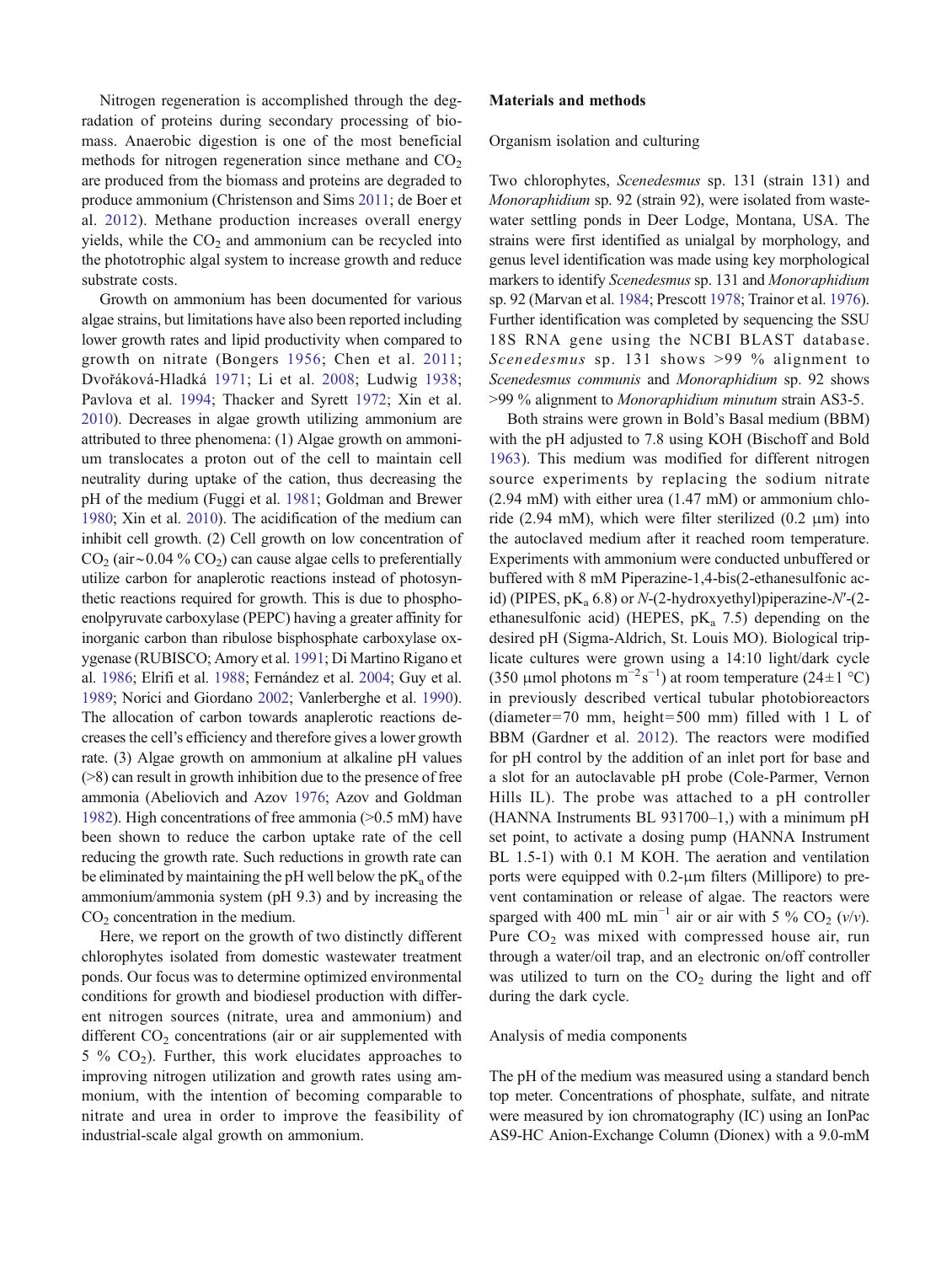<span id="page-3-0"></span>sodium carbonate buffer at a flow rate of 1.0 mL min<sup>-1</sup>. Detection was performed using a CD20 conductivity detector (Dionex) at 21 °C, and IC data were analyzed on Dionex PeakNet 5.2 software. Phosphate and sulfate concentrations were measured by IC to confirm they were present in excess during experimentation.

Concentrations of ammonium were measured by IC using a Metrosep C4 150/4.0 mm IC column (Metrohm) using an Agilent 1100 series liquid chromatograph controlled to 25 °C with dipicolinic acid solution as the eluent at a flow rate of 0.9 mL min−<sup>1</sup> . Dipicolinic acid solution was prepared by dissolving 0.1170 g of 2,6-pyridinedicarboxylic acid (>99.5 %) purity for ion chromatography, Sigma-Aldrich) and 0.101 mL of 67–70 % trace metal grade nitric acid (Fisher Scientific) into 1 L of nanopure water (18 MΩ). Detection was performed using a 732 IC detector (Metrohm). Data were analyzed using Agilent ChemStation software (Rev. B.02.01-SR1). Low levels of ammonium (<2 mg  $L^{-1}$  NH<sub>4</sub><sup>+</sup>) during the final time points of experiments on air with HEPES or PIPES were monitored using a modified Nessler assay (Roon and Levenberg [1968\)](#page-15-0) performed in a 96-well plate. To each 250-μL sample (analyzed in triplicate),  $3 \mu$ L of mineral stabilizer (HACH) and polyvinyl alcohol (HACH) were added prior to adding 10 μL of Nessler reagent (HACH) to each well. Samples were analyzed using a Multiskan Spectrum with Skanit software (Thermo Fisher Scientific).

Concentrations of urea were measured using an Agilent 1100 series HPLC equipped with a Zorbax Eclipse XDB-C18 column  $(4.6 \times 150 \text{ mm}, 5 \text{ }\mu\text{m}$  Agilent Technologies) controlled to 35 °C. A gradient of two eluents [20 mM sodium acetate (ACS reagent, Sigma-Aldrich) containing 10 % acetonitrile (HPLC Grade, Burdick and Jackson) and 100 % acetonitrile] was utilized at 1.0 mL min−<sup>1</sup> as described by Clark et al. [\(2007](#page-14-0)). Detection was performed at 230 nm using an Agilent 1100 series UV–visible diodearray detector. Samples were derivatized (xanthydrol derivatization) using an Agilent 1100 series autosampler (Clark et al. [2007](#page-14-0)). Data were analyzed using Agilent ChemStation software (Rev. A.10.02).

## Biomass yield

Cell yields with respect to nitrogen utilization  $(Y_{X/N})$  were calculated using Eq. 1 by dividing the change in dry cell weight (DCW) by the nitrogen consumed during the experiment.

$$
Y_{X/N} = \frac{X_f - X_i}{C_{N,i} - C_{N,f}}\tag{1}
$$

Where X is DCW [gram biomass (liter medium)<sup>-1</sup>],  $C_N$  is nitrogen concentration [gram nitrogen (liter medium)<sup>-1</sup>] and subscripts  $i$  and  $f$  represent initial and final values, respectively. Calculations based on this equation assumed the initial biomass concentration was insignificant compared to the final DCW. The nitrogen consumed is based on the change in concentration of nitrogen in the medium.

Biodiesel potential measured by gas chromatography

Biodiesel potential of algal cells was analyzed using direct transesterification based on the protocol of Griffiths et al. [\(2010](#page-14-0)). Biodiesel potential is defined as the mass of fatty acid methyl esters (FAME) created from a known amount of dry biomass, thus representing the portion of the cell that can be utilized for biodiesel production as shown in Eq. 2 and is an updated term that was previously described as biofuel potential by Gardner et al. ([2013\)](#page-14-0).

Biodiesel potential = 
$$
\frac{\text{gram FAME}}{\text{gram dry biomass}}
$$
 (2)

Biodiesel potential, as defined here, provides a measure of the capability of the cell to produce biodiesel; however, the overall productivity of the system depends on the amount of algal biomass produced. Therefore, in contrast to biodiesel potential, the biodiesel content is defined here as the total concentration of FAMEs [gram FAME (liter culture)−<sup>1</sup> ] that could be produced from the algal cultures. Biodiesel content is calculated using Eq. 3 and is found by multiplying the biodiesel potential by the DCW at the time of harvest.

Biodiesel content = Biodiesel potential  $\times$  DCW  $(3)$ 

To determine biodiesel potential, 10 mg of lyophilized biomass was added to a 5-mL glass serum vial with 1.0 mL toluene. Sodium methoxide (2 mL; Pure, ACROS) was added to the mixture prior to crimp sealing with Teflonlined septa and vortexing. Samples were reacted at 80 °C for 30 min with intermittent vortexing (∼ every 5 min) and cooled for 10 min before 2 mL of 14  $\frac{6}{v}v/v$  boron trifluoride in methanol ( $BF_3$ -methanol, Thermo Scientific) was added, and the reaction cycle was repeated. Vials were cooled to room temperature for 10 min before adding  $0.8$  mL  $H<sub>2</sub>O$  and 0.8 mL hexane (GC grade, Fisher Scientific). Samples were vortexed and centrifuged at  $3,000 \times g$  for 5 min before the upper hexane/toluene layer containing the FAME extract was transferred to vials for appropriate dilution with triple solvent (chloroform (HPLC grade, EMD)/tetrahydrofuran (HPLC grade, Fisher Scientific)/hexane, 1:1:1 by volume). Prior to gas chromatography (GC) analysis, 10 μL of 10 mg mL−<sup>1</sup> octacosane was added as an internal standard to 1 mL of diluted sample in a 1.5-mL GC autosampler vial before being capped with a Teflon-lined septum. Samples  $(1 \mu L)$ were injected into an Agilent 6890 N GC and quantified with a flame ionization detector using a 250  $\mu$ m × 15 m Restek RTX65TG column (fused silica with a film thickness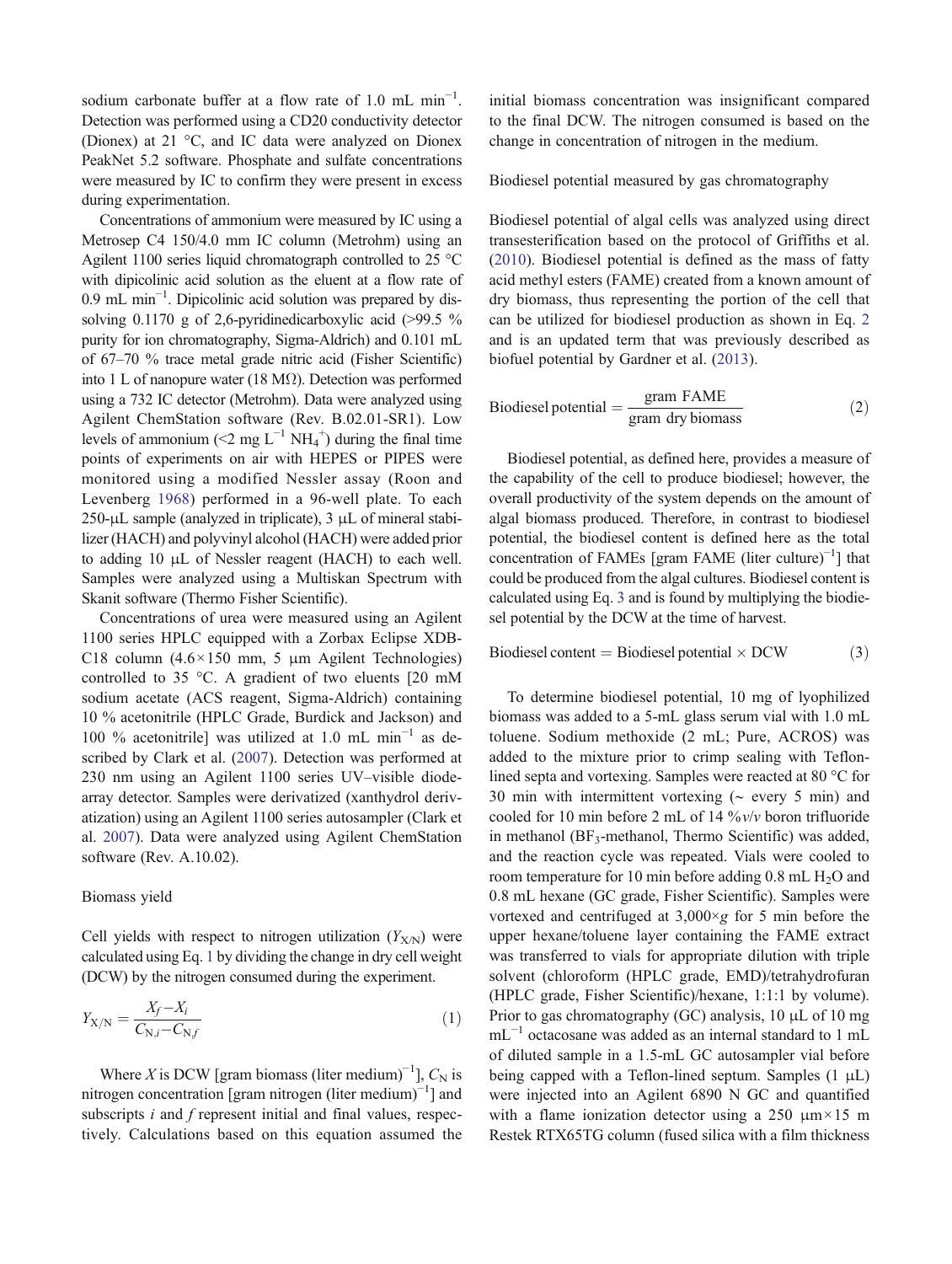of 0.1 μm; Restek, USA). The oven temperature increased from 60 to 370 °C at a rate of 10 °C min<sup>-1</sup> using helium as the carrier gas at a pressure of 61.2 kPa and a flow rate of 1.3 mL min−<sup>1</sup> . A split mode with a ratio of 1:30.8 was used for analysis of FAMEs from direct transesterification reactions. Palmitic acid methyl ester, nonadecanoic acid methyl ester, glyceryl tripalmitin, and glyceryl tristearin (all from Sigma-Aldrich) were used as calibration standards at a concentration range of 0.001 to 2 mg mL<sup>-1</sup>. Peak areas for standards were determined using Agilent ChemStation software (Rev. B.02.01-SR1), and comparison with standards allowed for calculation of sample concentrations. PAME and NAME had retention times of approximately 17.9 and 20.2 min, respectively. Therefore, PAME was used as the standard for peaks between 16 and 19 min, and NAME was used as the standard for peaks between 20 and 25 min. It is important to note that very few peaks occurred above 23.5 min and no peaks occurred in the region of glyceryl tripalmitin and glyceryl tristearin indicating complete conversion to FAMEs.

## Cell concentrations and harvesting

Algae cells were counted directly using a hemacytometer with a minimum of 400 cells counted for statistical reliability (Andersen [2005\)](#page-14-0). Micrographs of cell morphology were taken using a transmitted light microscope (Nikon Eclipse E800) with an Infinity 2 color camera for comparison between consecutive experiments. Cells were harvested at the end of each experiment by centrifugation  $(4,000 \times g$  for 10 min) of 750 mL of the reactor contents  $(3 \times 250$  mL bottles), washed once, and frozen at −80 °C for lyophilization. An additional 25 mL was collected from each reactor and filtered, using 0.7-μm glass fiber filters (Fischer Scientific), to determine DCW. The filters with algae were dried in an oven at 60 °C until the weight of the biomass and filter remained constant. DCWs [gram biomass (liter medium)<sup>-1</sup>] were calculated by subtracting the dry weight of the clean filter from the ovendried weight of the filter with biomass and dividing by the volume of sample filtered.

## Results

## Comparison of growth on different nitrogen sources with 5  $% CO<sub>2</sub>$  gas sparge

Comparison of three different nitrogen sources for both strains (131 and 92) was carried out using BBM with either sodium nitrate (2.94 mM) or with the molar nitrogen equivalent of ammonium (2.94 mM) or urea (1.47 mM). To ensure there were no carbon limitations during exponential growth, the strains were grown on air supplemented with

5 %  $CO<sub>2</sub>$ . Figure [1](#page-5-0) shows (a, b) nitrogen concentrations (mM-N), (c, d) pH of the medium and (e, f) cell concentration over time for both strains. Strains 131 and 92 utilized nitrate and urea by 6 days, and the cells grew exponentially for approximately 6 days when growth slowed and ceased due to nitrogen limitation. Initially (0–2 days), for strain 131 grown on nitrate, acidification of the medium occurred, presumably due to an increase in carbonic acid from the  $5\%$  CO<sub>2</sub> sparge and a lack of sufficient aeration time prior to inoculation for the medium to equilibrate to the increased  $CO<sub>2</sub>$  concentration. After which, the medium pH increased from 6.5 to near 7 due to the uptake of nitrate. Growth on urea maintained a relatively stable pH due to the lack of ionic charge.

When strains 131 and 92 were grown on ammonium, there was an initial utilization similar to nitrate- and ureaamended cultures along with exponential growth for 3 and 4 days, respectively. Acidification of the unbuffered medium was observed (Fig. [1c, d\)](#page-5-0), which presumably caused growth inhibition and chlorophyll degradation (Fig. [2](#page-6-0)). Figure [1](#page-5-0) also indicates that strain 131 was not as tolerant to low pH values as strain 92, based on the more rapid decrease in live cell numbers. In contrast to growth on nitrate and urea, growth on ammonium exhibited a pH decrease, which most likely inhibited growth and prevented complete utilization of ammonium for both strains. The large error bars in pH measurements of strain 131 in the presence of ammonium between 3 and 6 days are due to one reactor with a pH mean of 3.8 during that time range, while the other two reactors had a pH mean of 5.1.

Tables [1](#page-6-0) and [2](#page-7-0) summarize the DCW at time of harvest, specific growth rate, biomass yield, biodiesel potential, and biodiesel content for strains 131 and 92 when grown under different nitrogen, aeration, and buffering conditions. Both strains had the highest DCW when grown on nitrate, and the final DCW on ammonium was significantly lower most likely due to inhibition by low pH preventing further growth.

Tables [1](#page-6-0) and [2](#page-7-0) show that the greatest biodiesel potential was achieved for strains 131 and 92 when they were grown on 5 %  $CO<sub>2</sub>$  in the presence of urea and nitrate, respectively. However, both strains had the highest biodiesel content on nitrate, emphasizing the importance of increased DCW in assessing the biodiesel content. The low biomass concentrations obtained with unbuffered ammonium compared to nitrate or urea indicate a significantly decreased viability of biodiesel production from algae on ammonium without pH control.

## Growth on air with nitrate or ammonium

To analyze the combined effects of pH and carbon limitation, along with nitrogen utilization, strains 131 and 92 were grown on nitrate or ammonium and aerated with ambient air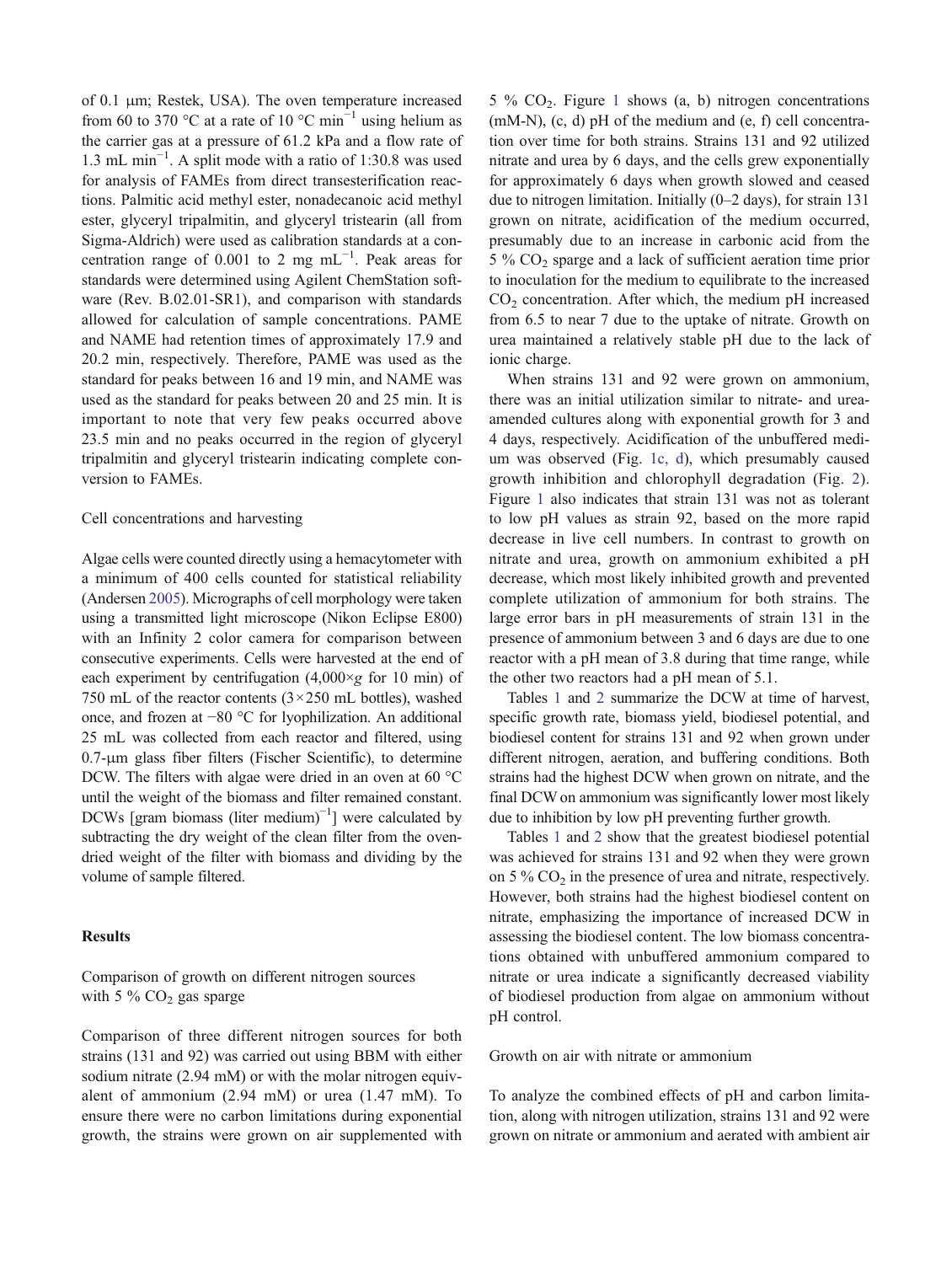<span id="page-5-0"></span>Fig. 1 Mean and range (error bars) of a, b medium nitrogen concentration (mM-N), c, d pH, and e, f live cell density for triplicate cultures of a, c, e Scenedesmus sp. 131 and b, d, f Monoraphidium sp. 92 grown on 5  $\%$  CO<sub>2</sub> gas sparge using nitrate (square), ammonium (filled triangle), or urea (filled diamond) as the nitrogen source



 $(0.04\% \text{ CO}_2)$ . Figure [3](#page-8-0) shows  $(a, b)$  nitrogen concentrations (mM-N), (c, d) pH of the medium and (e, f) cell concentration over time for both strains. Growth on nitrate caused the pH to increase, and the change in growth rates indicated that carbon limitation most likely occurred. In contrast, growth on ammonium showed a significant pH decrease to 4.3 for strain 131 and 4.5 for strain 92, most likely due to the release of protons during ammonium assimilation. Figure [3](#page-8-0) also shows that neither strain fully utilized the available ammonium, presumably due to inhibition at low pH values. The air sparged cultures grew for approximately 14 days on ammonium before cell concentrations decreased. In contrast, these strains exhibited 4 days of growth before a subsequent decrease in observed cell density when sparged with 5 %  $CO<sub>2</sub>$  (Fig. 1). Large standard deviations for the cell concentrations of strain 131 grown on ammonium on days 15 and 16 were due to a lower cell count in one culture that exhibited cell death prior to the other two.

Both strain 131 (Table [1\)](#page-6-0) and strain 92 (Table [2\)](#page-7-0) achieved lower DCWs when grown on nitrate with air in comparison to  $5\%$  CO<sub>2</sub>. For the air only systems, this is attributed to the increase in pH and potential carbon limitation. Further, strain 131 had an increased biodiesel potential when grown on nitrate with air compared to 5 %  $CO<sub>2</sub>$ , while strain 92 had decreased biodiesel potential. However, higher  $CO<sub>2</sub>$  concentrations increased the final DCW of both strains causing an increase in biodiesel content. This demonstrates the importance of increasing DCW in addition to the biodiesel potential of algal cells.

Tables [1](#page-6-0) and [2](#page-7-0) also emphasize the importance of pH control associated with growing cultures on ammonium as compared to nitrate. For both strains grown on ammonium with either ambient air or 5 %  $CO<sub>2</sub>$ , the pH of the system decreased significantly causing growth inhibition, which prevented full utilization of the available nutrients, thus decreasing the final DCW, biodiesel potential, and the biodiesel content.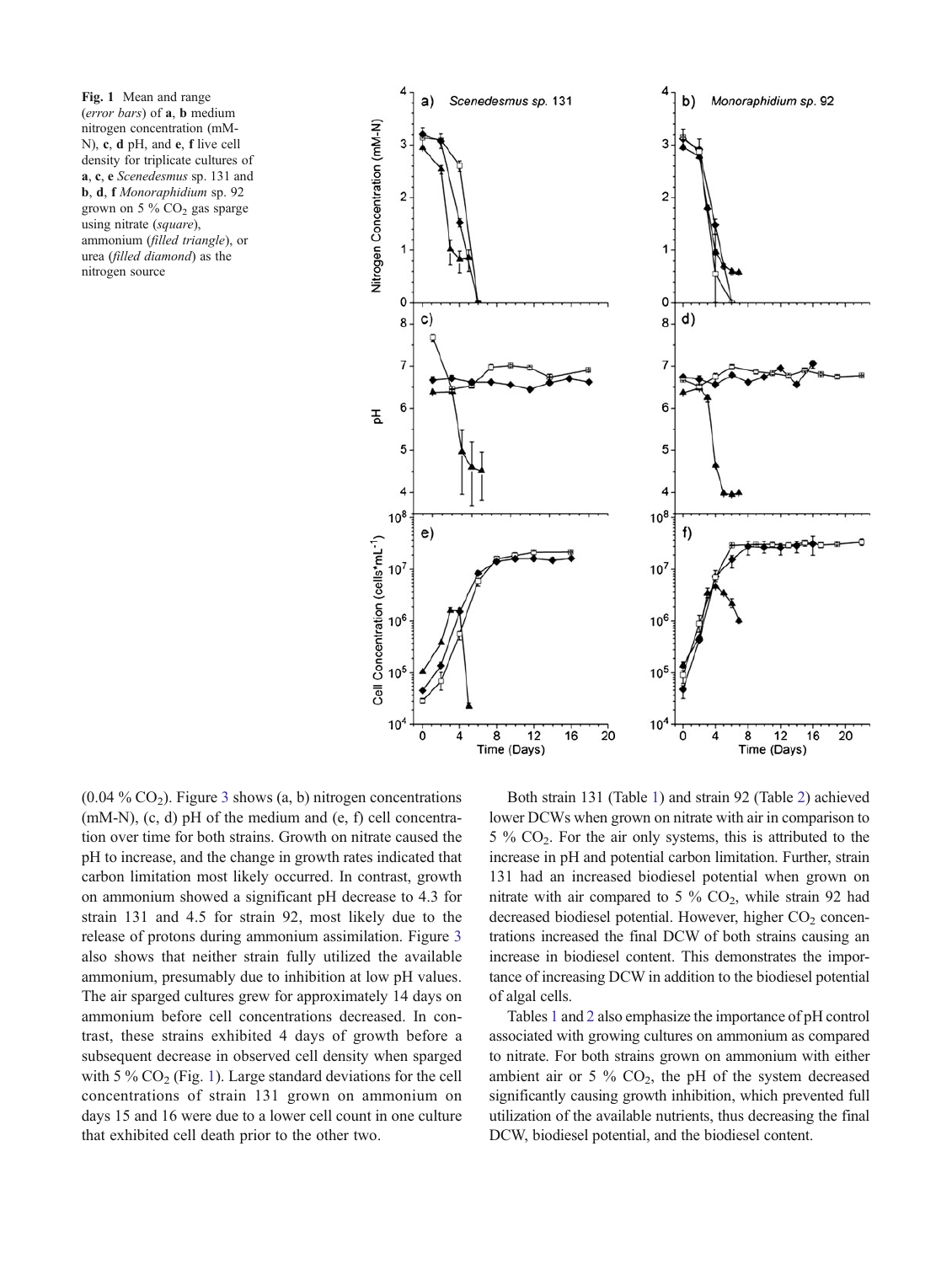<span id="page-6-0"></span>Fig. 2 Micrographs for Monoraphidium sp. 92 (top) and Scenedesmus sp. 131 (bottom) over consecutive sampling time points. Ammonium was the nitrogen source, and the medium was sparged with 5 %  $CO<sub>2</sub>$ 



Growth on ammonium with synthetic buffers and ambient aeration

To prevent the decrease in pH and the resulting loss of cell viability during growth on ammonium, 8 mM of synthetic buffer PIPES ( $pK_a$  6.8) or HEPES ( $pK_a$  7.5) was added to maintain a more constant pH. A concentration of 8 mM was chosen because it was over twice the concentration of protons potentially being released from the cells during ammonium assimilation. The two synthetic buffers were used to address the question of whether a specific buffer interfered with growth and thus allowed for a better understanding of the pH influence in DIC limiting conditions. Figure [4](#page-9-0) shows (a, b) nitrogen concentrations (mM-N), (c, d) pH of the medium, and (e, f) cell concentration over time for strains 131 and 92, grown on ammonium, when cultures were grown with air and HEPES or PIPES. With buffers, the pH decrease of the medium was limited to less than one pH unit in all experiments. Both strains

Table 1 Comparison of average specific growth rate during exponential phase, final biomass concentration, growth yield relative to nitrogen as well as biodiesel potential and content of strain 131 grown on nitrate, ammonium, or urea

| Nitrogen<br>source  | Sparge                | pH buffer         | Specific growth<br>rate $\text{(day}^{-1})$ | Final DCW<br>$(g L^{-1})$ | Yield [g-biomass]<br>$(g\text{-nitrogen})^{-1}]^a$ | Biodiesel potential<br>$({\frac{9}{20} w/w})^b$ | Biodiesel content<br>$(g L^{-1})^c$ |
|---------------------|-----------------------|-------------------|---------------------------------------------|---------------------------|----------------------------------------------------|-------------------------------------------------|-------------------------------------|
| Urea                | 5 % CO <sub>2</sub>   | $\qquad \qquad -$ | $1.02(1.01-1.05)$                           | $1.89(1.85-1.96)$         | $42.1(40.0-44.8)$                                  | $30.2(29.1 - 31.0)$                             | $0.58(0.55-0.61)$                   |
| NO <sub>3</sub>     | $5\%$ CO <sub>2</sub> |                   | $1.12(1.05-1.17)$                           | $2.41(2.36-2.44)$         | $55.0(52.4 - 56.7)$                                | $25.6(24.5-26.6)$                               | $0.62(0.58-0.65)$                   |
| NO <sub>3</sub>     | Air                   |                   | $0.45(0.42 - 0.46)$                         | $1.23(0.96-1.39)$         | $25.8(21.4 - 26.48)$                               | $33.4(26.7 - 37.3)$                             | $0.42(0.26 - 0.52)$                 |
| $NH4+$              | 5 % CO <sub>2</sub>   | $\qquad \qquad -$ | $0.90(0.86 - 0.95)$                         | $0.34(0.29 - 0.42)$       | 11.4(10.7–12.6)                                    | $8.9(8.0-10.4)$                                 | $0.03(0.02-0.04)$                   |
| $NH_4$ <sup>+</sup> | Air                   |                   | $0.55(0.50-0.58)$                           | $0.26(0.24 - 0.28)$       | $8.8(8.5-9.1)$                                     | $8.2(6.6-11.0)$                                 | $0.02(0.02-0.03)$                   |
| $NH_4$ <sup>+</sup> | Air                   | <b>HEPES</b>      | $0.22(0.21 - 0.24)$                         | $0.70(0.56 - 0.82)$       | $17.3(13.9-20.7)$                                  | $18.4(19.1-17.7)$                               | $0.14(0.13-0.15)$                   |
| $NH_4$ <sup>+</sup> | Air                   | <b>PIPES</b>      | $0.26(0.25-0.27)$                           | $0.58(0.47-0.65)$         | $14.3(11.4-16.5)$                                  | $12.4(9.1-17.1)$                                | $0.08(0.04 - 0.11)$                 |
| $NH_4$ <sup>+</sup> | $5\%$ CO <sub>2</sub> | PIPES             | $1.04(1.01-1.09)$                           | $1.64(1.62-1.65)$         | $42.8(42.4 - 43.3)$                                | $19.2(18.6-19.5)$                               | $0.31(0.31-0.32)$                   |
| $NH4+$              | 5 % CO <sub>2</sub>   | PIPES/KOH         | $1.18(1.16-1.19)$                           | $2.09(2.00-2.17)$         | $45.3(44.3 - 46.5)$                                | $19.0(18.8-19.2)$                               | $0.40(0.39 - 0.42)$                 |
| $NH_4$ <sup>+</sup> | $5\%$ CO <sub>2</sub> | Controlled 1      | $1.04(0.94 - 1.14)$                         | $2.25(2.13-2.37)$         | $50.7(49.2 - 52.2)$                                | $19.5(18.3-20.6)$                               | $0.44(0.39-0.48)$                   |
| $NH_4$ <sup>+</sup> | $5\%$ CO <sub>2</sub> | Controlled 2      | $1.05(1.02-1.08)$                           | $1.87(1.89-1.84)$         | $47.9(47.6 - 48.2)$                                | $19.0(18.6-19.5)$                               | $0.36(0.35-0.36)$                   |

Values are reported as the mean with the range (min–max) of the triplicates given in parentheses with the exception of the pH controlled treatment values, which are reported as the mean and range of duplicate treatments

 $a$ Calculated using Eq. [1](#page-3-0)

<sup>b</sup> Calculated using Eq. [2](#page-3-0)

 $\degree$  Calculated using Eq. [3](#page-3-0)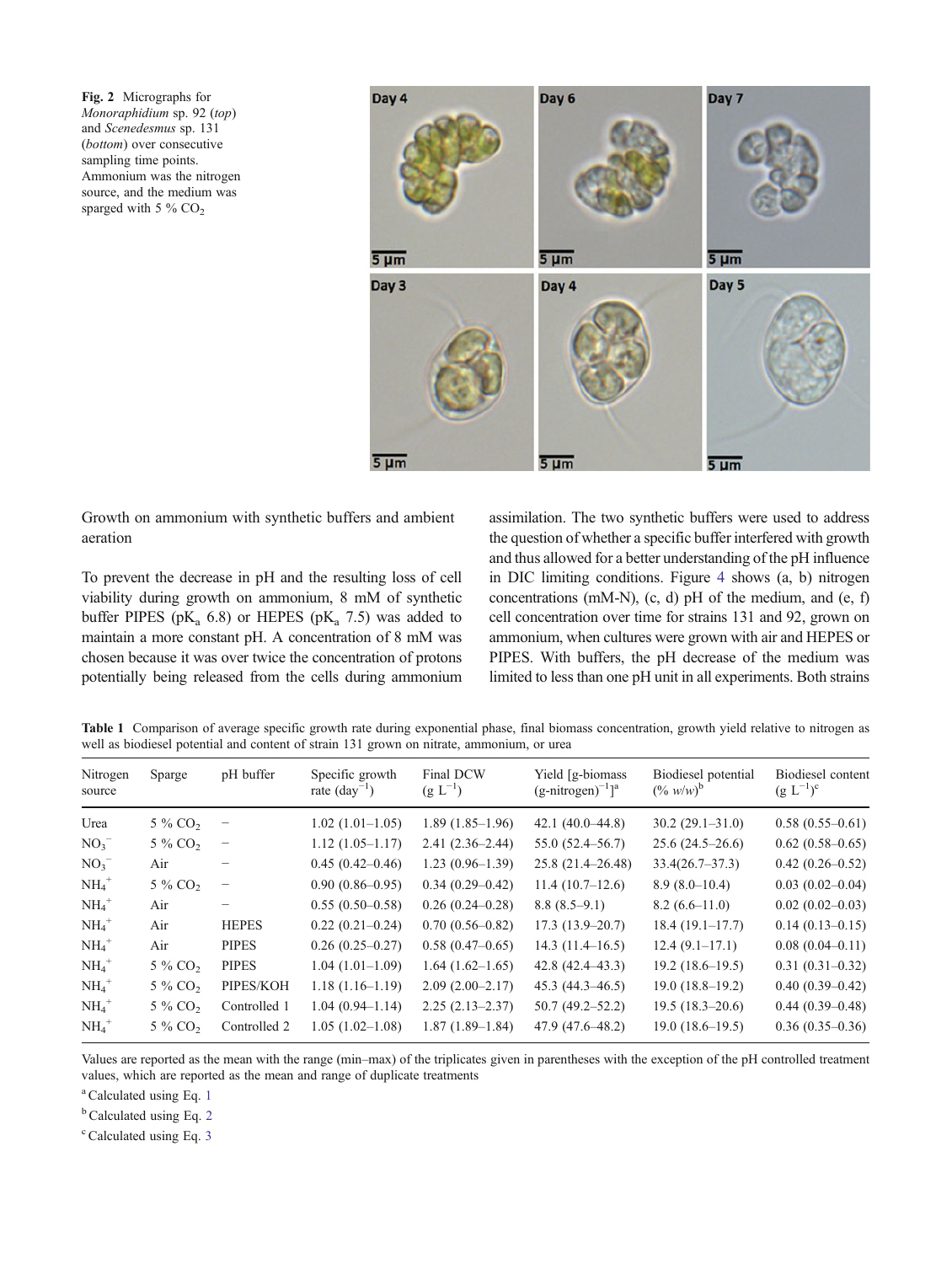<span id="page-7-0"></span>Table 2 Comparison of average specific growth rate during exponential phase, final biomass concentration, growth yield relative to nitrogen as well as biodiesel potential and content of strain 92 grown on nitrate, ammonium, or urea

| Nitrogen<br>source  | Sparge                | pH buffer         | Specific growth<br>rate $\text{(day}^{-1})$ | Final DCW<br>$(g L^{-1})$ | Yield [g-biomass]<br>$(g\text{-nitrogen})^{-1}]^a$ | Biodiesel potential<br>$(\% w/w)^b$ | Biodiesel content<br>$(g L^{-1})^c$ |
|---------------------|-----------------------|-------------------|---------------------------------------------|---------------------------|----------------------------------------------------|-------------------------------------|-------------------------------------|
| Urea                | 5 % CO <sub>2</sub>   | $\qquad \qquad -$ | $1.27(1.24 - 1.34)$                         | $1.30(1.02 - 1.62)$       | $29.9(22.0-36.6)$                                  | 33.9 (30.9–36.50)                   | $0.45(0.32-0.59)$                   |
| NO <sub>3</sub>     | 5 % CO <sub>2</sub>   | $\qquad \qquad -$ | $1.09(1.01-1.14)$                           | $1.89(1.86-1.96)$         | $42.9(42.2 - 44.7)$                                | 38.4 (37.0–40.6)                    | $0.72(0.70-0.75)$                   |
| $NO_3^-$            | Air                   |                   | $0.43(0.38 - 0.47)$                         | $1.13(0.91-1.32)$         | $24.4(19.8-28.2)$                                  | $24.1(22.7-26.1)$                   | $0.27(0.22 - 0.35)$                 |
| $NH_4$ <sup>+</sup> | 5 % CO <sub>2</sub>   | $\qquad \qquad -$ | $1.13(1.13-1.14)$                           | $0.51(0.50-0.52)$         | $15.2(15.1-15.4)$                                  | $23.80(14.1-35.5)$                  | $0.12(0.07-0.18)$                   |
| $NH_4$ <sup>+</sup> | Air                   |                   | $0.49(0.48 - 0.50)$                         | $0.37(0.35-0.39)$         | $12.9(12.3-13.6)$                                  | $14.1(13.9-14.5)$                   | $0.04(0.04-0.04)$                   |
| $NH_4$ <sup>+</sup> | Air                   | <b>HEPES</b>      | $0.45(0.44 - 0.46)$                         | $0.93(0.90-0.96)$         | $22.5(21.0-24.1)$                                  | $21.9(19.2 - 24.6)$                 | $0.20(0.18 - 0.24)$                 |
| $NH_4$ <sup>+</sup> | Air                   | <b>PIPES</b>      | $0.46(0.44 - 0.47)$                         | $0.88(0.82 - 0.90)$       | $19.1(17.2 - 20.4)$                                | $13.8(13.3 - 14.6)$                 | $0.12(0.11-0.14)$                   |
| $NH_4$ <sup>+</sup> | $5\%$ CO <sub>2</sub> | <b>PIPES</b>      | $1.31(1.26-1.30)$                           | $1.70(1.67-1.73)$         | 42.3 $(38.5 - 45.6)$                               | $35.4(32.4 - 38.4)$                 | $0.59(0.65-0.54)$                   |
| $NH_4$ <sup>+</sup> | $5\%$ CO <sub>2</sub> | PIPES/KOH         | $1.58(1.56-1.61)$                           | $1.26(1.08-1.52)$         | $29.0(25.5-33.8)$                                  | $33.8(31.1 - 38.5)$                 | $0.42(0.37-0.48)$                   |
| $NH_4$ <sup>+</sup> | $5\%$ CO <sub>2</sub> | Controlled 1      | $1.43(1.42 - 1.43)$                         | $1.47(1.41-1.52)$         | $36.4(34.4 - 38.3)$                                | $28.5(26.0-30.9)$                   | $0.42(0.37-0.47)$                   |
| $NH4+$              | 5 % CO <sub>2</sub>   | Controlled 2      | $1.41(1.34 - 1.47)$                         | $1.71(1.66-1.76)$         | $41.4(40.4 - 42.4)$                                | $31.8(29.5 - 34.1)$                 | $0.54(0.52 - 0.57)$                 |

Values are reported as the mean with the range (min–max) of the triplicates given in parentheses with the exception of the pH controlled treatment values, which are reported as the mean and range of duplicate treatments

<sup>a</sup> Calculated using Eq. [1](#page-3-0)

 $<sup>b</sup>$ Calculated using Eq. [2](#page-3-0)</sup>

 $\degree$  Calculated using Eq. [3](#page-3-0)

exhibited better growth over 26 days when the medium was buffered with 8 mM HEPES or PIPES and aerated with ambient air compared to growth in unbuffered medium. Both strain 131 and 92 showed similar growth behaviors between HEPES and PIPES buffer and likely became carbon limited after 4 days based on the change in growth rates. Cultures of both strains were monitored for 26 days to ensure stationary phase was reached. Ammonium concentrations remained low, below the limit of quantification for the Nessler assay (0.1 mM), until the time of harvesting, except for strain 92 buffered with HEPES, which removed ammonium below the detection limit by day 16. Both strains utilized ammonium at a slower rate than nitrate when sparged with ambient air (cf. Fig. [3](#page-8-0)) and reached lower final DCWs. While the biodiesel potential and content of the two strains improved compared to experiments without buffers, the biodiesel potential and content were still significantly lower compared to cultures grown on nitrate or urea.

Growth on ammonium with synthetic buffers and  $5\%$  CO<sub>2</sub> aeration

Figure [4](#page-9-0) also shows (a, b) nitrogen concentrations (millimolar N), (c, d) pH of the medium, and (e, f) cell concentration over time for strains 131 and 92 when cultures were grown on ammonium with 5 %  $CO<sub>2</sub>$  and PIPES or 5 %  $CO<sub>2</sub>$  and PIPES with a 2 mM KOH injection at 4.7 days. PIPES was utilized in experiments with 5 %  $CO<sub>2</sub>$  due to the similarity of the PIPES pKa with the pH of the unbuffered medium as shown in experiments with nitrate and urea. Figure [4](#page-9-0) demonstrates that growth on ammonium with  $5\%$  CO<sub>2</sub> buffered with PIPES allowed for rapid ammonium utilization by both strains; ammonium was removed from the medium after 6 and 5 days, respectively, for strains 131 and 92. Overall, both strains had higher final cell concentrations compared to cultures grown with ammonium in ambient air (with synthetic buffer) or in unbuffered medium. The pH for both strains was initially at pH 6.6 and decreased to a final pH of 6.1, due to acidification of the medium during ammonium uptake. To assess what would occur if the pH remained higher, 2 mM KOH (final concentration) was added when the pH had decreased below pH 6.4 to increase the pH to 6.8. Figure [4](#page-9-0) shows the 2 mM KOH pH adjustment had little effect on growth or ammonium utilization for either strain, indicating that a pH decrease to approximately 6 had little effect on the growth and ammonium consumption of either species.

Both strains 131 (Table [1](#page-6-0)) and 92 (Table 2) when grown on ammonium, PIPES buffer,  $5\%$  CO<sub>2</sub> aeration, and with or without the addition of 2 mM KOH showed growth rates and final DCWs similar to growth on urea or nitrate with 5 % CO2. For strain 92, the biodiesel potential with ammonium was comparable to growth on nitrate and urea. However, strain 131 when grown on ammonium had a lower biodiesel potential and content than the other nitrogen sources indicating differences in the two species' response to growth on different nitrogen sources.

Growth on ammonium using chemical pH control

Since synthetic buffers are not an economic solution for pH control in large-scale operations, strains 131 and 92 were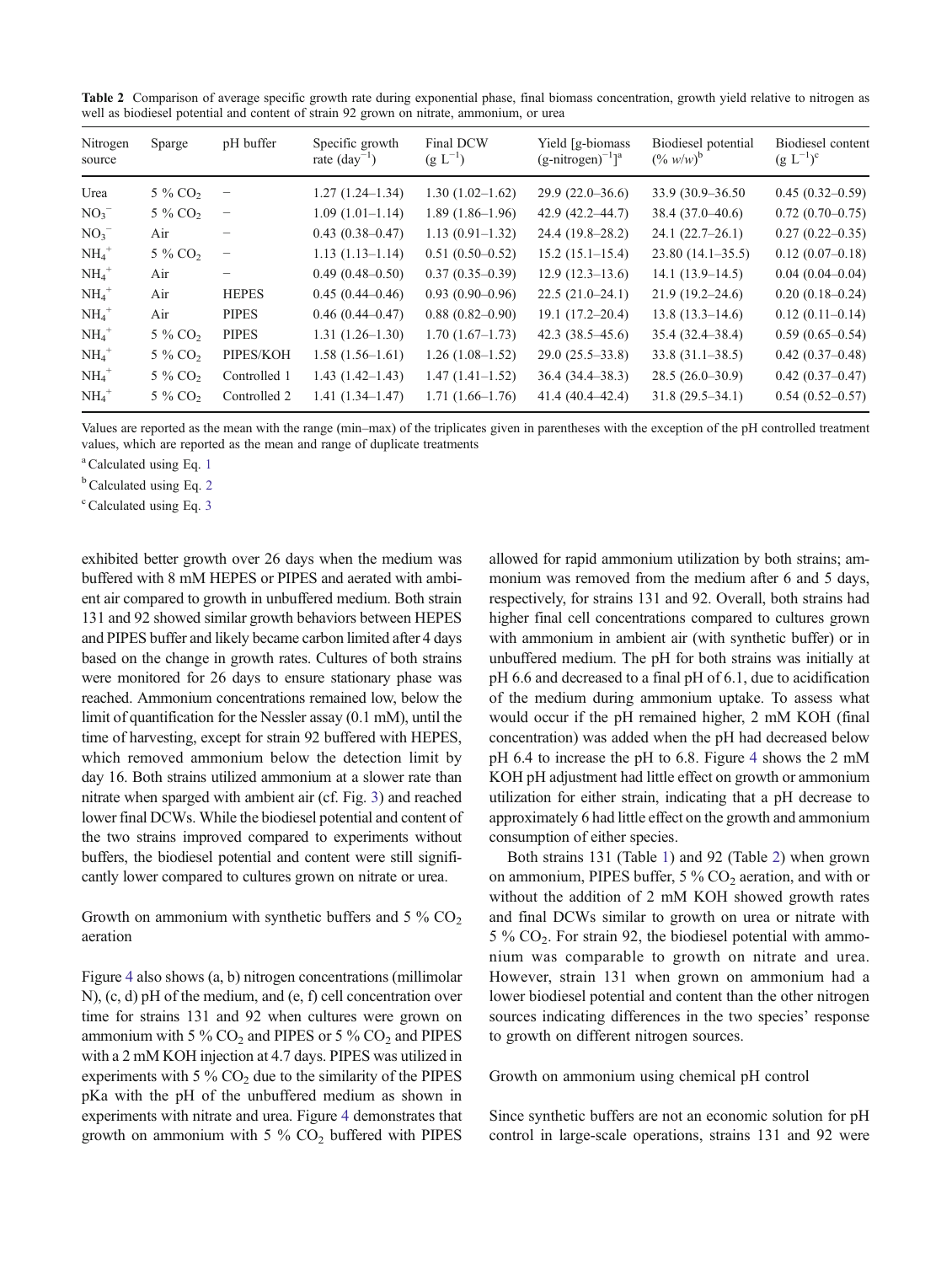<span id="page-8-0"></span>Fig. 3 Mean and range (error bars) of a, b medium nitrogen concentration (mM-N), c, d pH, and e, f live cell density for triplicate cultures of a, c, e Scenedesmus sp. 131 and b, d, f Monoraphidium sp. 92 grown using an ambient air sparge using nitrate (filled square) or ammonium (triangle) as the nitrogen source



grown on ammonium with a 5  $\%$  CO<sub>2</sub> gas sparge while maintaining a near-constant pH through addition of 0.1 M KOH. Figure [5](#page-10-0) shows (a, b) nitrogen concentrations (mM-N), (c, d) pH of the medium, and (e, f) cell concentration over time for strains 131 and 92 grown on ammonium using pH control. These cultures were grown in duplicate in two separate experiments. The pH of the medium prior to inoculation was pH 6.2 and was increased in a stepwise manner to a final pH of 6.55 over the first 2 days and remained stable for the duration of the experiment  $(6.55\pm0.1)$ . The pH was increased incrementally to allow the bicarbonate equilibrium to shift during algal growth to aid in the pH increase and to reduce the amount of KOH required to achieve the final pH. After 2 days, the pH was set to  $6.55 \pm 0.1$  because it was the highest pH allowable with 5 %  $CO<sub>2</sub>$  aeration without the addition of 0.1 M KOH significantly changing the volume of the reactors, and thus allowed for better comparison to experiments conducted with nitrate and urea. Higher concentrations of KOH could have been used to reduce necessary volumes, but inhibitory effects of high, localized concentrations during the dropwise, automated addition of KOH were a concern.

Both strains consumed the measurable ammonium by day 6 and reached stationary phase by day 9 (Fig. [5\)](#page-10-0). Strain 131 exhibited a longer lag phase in one of the reactors during run 1, which produced the large error bars in Fig. [5a, e.](#page-10-0) The biodiesel potential, final DCW, and specific growth rate for strains 131 and 92 were statistically the same as for growth on ammonium with PIPES and 5  $\%$  CO<sub>2</sub>. The time required for removal of nitrogen when grown on 5 %  $CO<sub>2</sub>$  with all three nitrogen sources (nitrate, urea, and buffered ammonium) was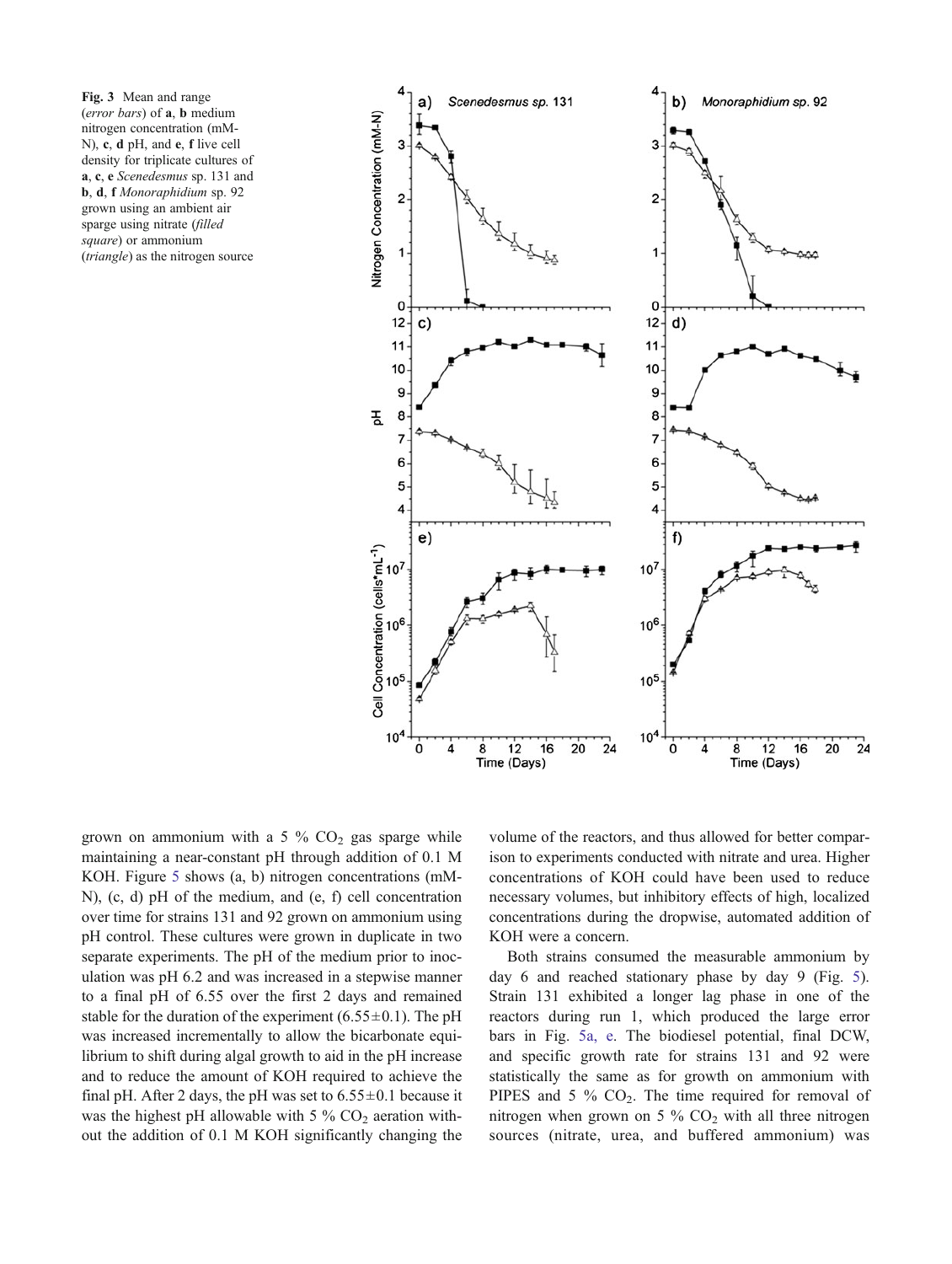<span id="page-9-0"></span>Fig. 4 Mean and range (error bars) of a, b medium nitrogen concentration (mM-N), c, d pH, and e, f cell density for triplicate cultures of a, c, e Scenedesmus sp. 131 and **b**, **d**, **f** Monoraphidium sp. 92 with ammonium as the nitrogen source. Media were sparged with air and buffered with 8 mM HEPES (filled circle), air and 8 mM PIPES (circle), 5 % CO2 and 8 mM PIPES (filled square), or 5 %  $CO<sub>2</sub>$  and 8 mM PIPES with a 2-mM KOH injection (square)



between 5 and 6 days for both strains and resulted in a high  $Y_{X/N}$  in comparison to growth with ambient aeration. This was expected as the 5  $\%$  CO<sub>2</sub> concentration provided an environment where faster algal growth supported faster nitrogen removal.

Strain 131 showed a higher biodiesel potential and biodiesel content for growth on nitrate and urea compared to am-monium (Table [1\)](#page-6-0), whereas strain 92 aerated with 5  $\%$  CO<sub>2</sub>, showed a biodiesel potential not statistically significantly different between all three nitrogen sources. A comparison of Tables [1](#page-6-0) and [2](#page-7-0) shows that the biodiesel content of strain 92 was less affected by the nitrogen source compared to strain 131. However, for both strains, the best nitrogen source for producing biodiesel was nitrate. Tables [1](#page-6-0) and [2](#page-7-0) provide further evidence that the nitrogen source and  $CO<sub>2</sub>$  concentrations have significant impact on the biodiesel content and to a certain extent the viability of a given species for large scale biodiesel production.

#### **Discussion**

## Observed effects of the pH decrease

Previous studies have shown high algal growth rates are possible in the presence of increased  $CO<sub>2</sub>$  concentrations (Gardner et al. [2012;](#page-14-0) Giordano and Bowes [1997](#page-14-0); Yun et al. [1997](#page-15-0)). The observed pH behavior for growth on urea was expected because the transport of this neutral molecule does not require the release of hydroxyl ions or protons to maintain cell neutrality (Fernández et al. [2004;](#page-14-0) Hodson and Thompson [1969](#page-14-0)). However, for strains 131 and 92 grown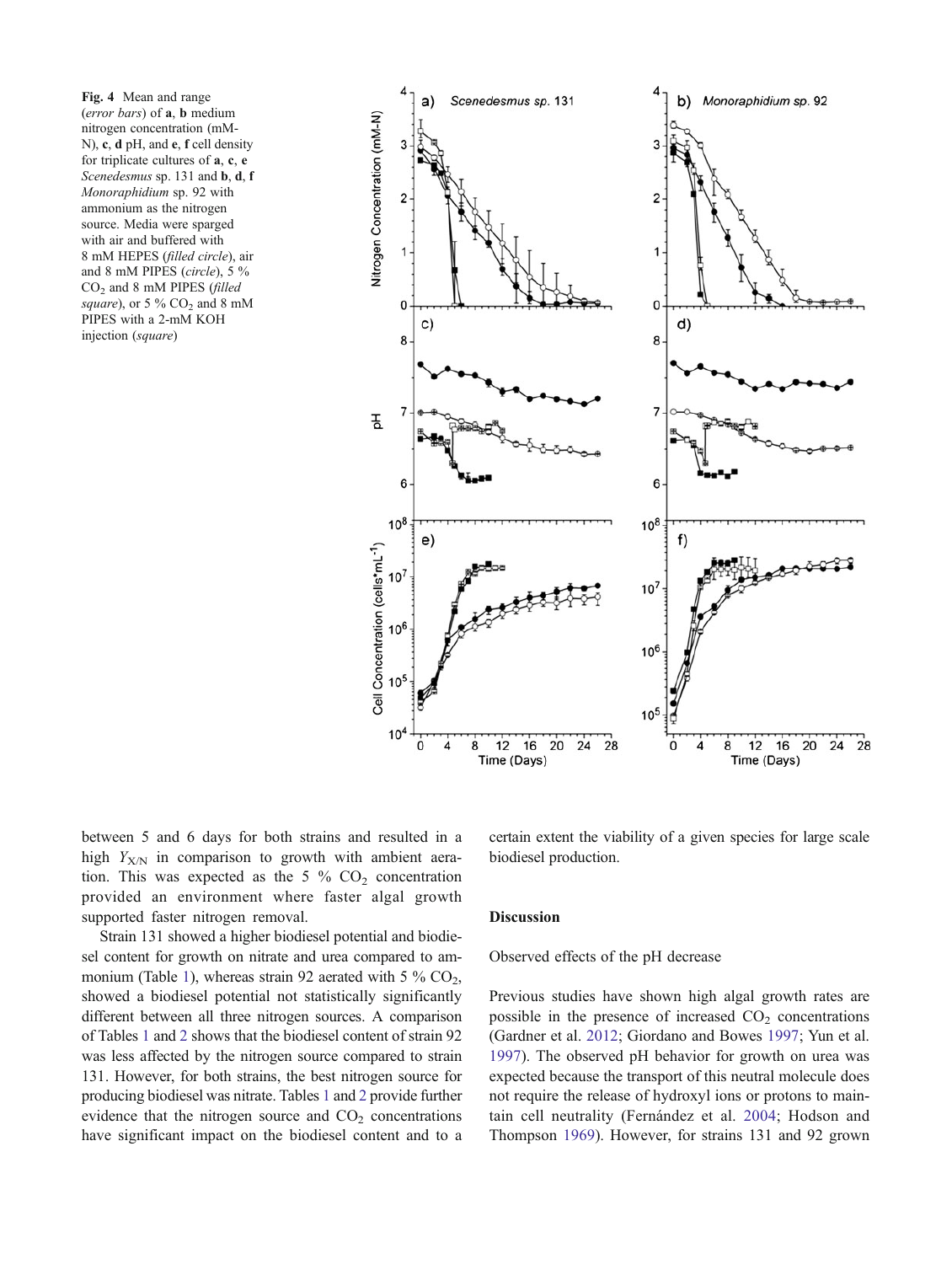<span id="page-10-0"></span>Fig. 5 Mean and range (error bars) of a, b medium nitrogen concentration (mM-N), c, d pH, and e, f cell density for two separate experiments with duplicate cultures of **a**, **c**, **e** Scenedesmus sp. 131 and b, d, f Monoraphidium sp. 92 with ammonium as the nitrogen source and pH control, run 1 (filled square) and run 2 (circle)



on ammonium, the pH showed a decrease in unbuffered media, which caused growth inhibition and apparent chlorophyll degradation. The reactors transitioned from a bright green to brown/yellow, and finally to white as the cell chlorophyll content decreased. The reason for this is unclear, but such behavior has been documented in algae and cyanobacteria (Dorling et al. [1997](#page-14-0); Kallas and Castenholz [1982a](#page-14-0)). Researchers have demonstrated that the cytosolic pH of the cell remains constant in both prokaryotic and eukaryotic cells during a decrease in medium pH (Gehl and Colman [1985](#page-14-0); Kallas and Castenholz [1982a](#page-14-0)). If this holds true for the strains tested here, a decrease in extracellular pH would not be the cause of chlorophyll degradation, thus it would be likely that chlorophyll degradation is a result of decreased cell viability. Rees ([1989\)](#page-15-0) suggested that at low pH values, algal strains will release ammonium into the medium during the dark cycle, while Dorling et al. [\(1997](#page-14-0)) found that growth in continuous light did not have the same effect. It has also been suggested that low medium pH values created a tighter packing orientation of phospholipids in cell membranes due to increased protonation, which in turn reduced membrane permeability (Lavoie et al. [2012](#page-14-0)). This could explain why research has shown a decrease in solute transport and ammonium uptake at lower pH values (Kallas and Castenholz [1982b;](#page-14-0) McAuley et al. [1996](#page-15-0)). Kallas and Castenholz [\(1982b](#page-14-0)) also observed that Synechococcus cells which were not adapted to growth at low pH demonstrated no net DNA synthesis at low pH values. Therefore, when the strains were grown at high ammonium concentrations in unbuffered or low alkalinity medium, the large shift in pH likely prevented the cultures from being highly productive. Previous research associated with growth on ammonium often did not take into account changes in pH because it was not monitored or controlled,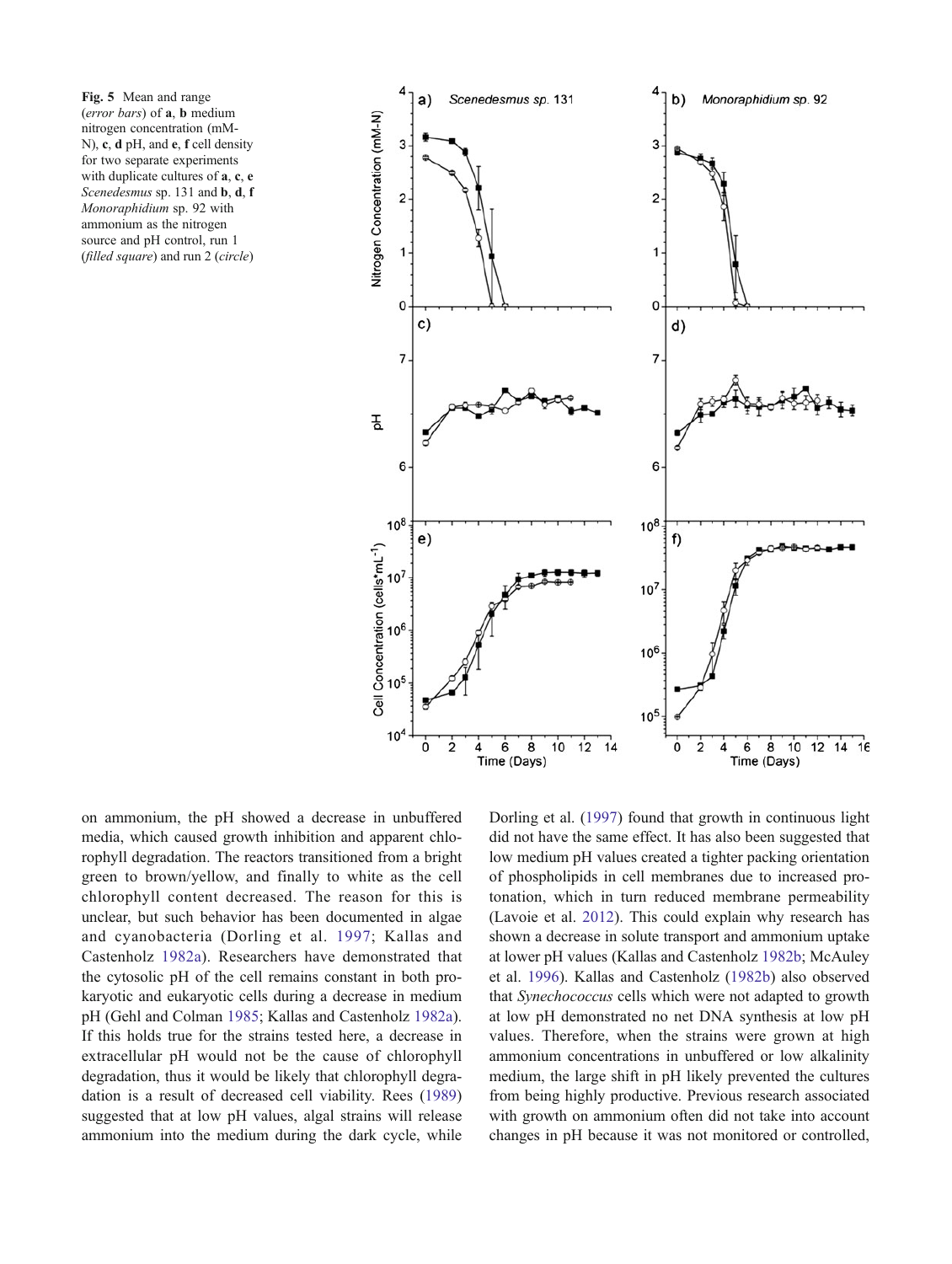and therefore was not considered as a factor for reduced DCW (Chen et al. [2011;](#page-14-0) Li et al. [2008\)](#page-14-0).

## Effects of growing strains with ambient aeration

Previous studies with different algae have shown that unbuffered growth on nitrate with ambient air allowed the pH to increase (Chen and Durbin [1994;](#page-14-0) Gardner et al. [2012](#page-14-0); Guckert and Cooksey [1990;](#page-14-0) Voltolina et al. [1999\)](#page-15-0). This likely occurs due to  $CO<sub>2</sub>$  depletion, unless cell density is very low or the rate of  $CO<sub>2</sub>$  ingassing is high, but can also result from the extrusion of OH<sup>−</sup> ions for internal pH maintenance. Here, both strains showed similar pH increases when grown on nitrate and ambient air, but reached lower cell concentrations and DCWs in comparison to 5  $\%$  CO<sub>2</sub>. These decreases in DCW during ambient air cultivation are attributed to the increase in pH and/or carbon limitation. The decrease in DCW for both strains affected the biodiesel content, which is more important than assessing only the biodiesel potential of the cell. Therefore, when strain 131 was grown on nitrate with air, the biodiesel potential of the cells increased similar to other algae previously reported by Gardner et al. ([2011\)](#page-14-0); however, due to the decrease in DCW, the overall biodiesel content decreased. This suggests that utilizing conditions promoting faster growth, but slightly lower biodiesel potential may provide better overall biodiesel productivity.

In contrast to nitrate, ammonium decreased the rate of growth and nitrogen uptake (Fig. [3](#page-8-0)). Shifts in the pH of the medium were expected due to the low buffering capacity of BBM and the high concentrations of either nitrate or ammonium whose uptake causes a flux of hydroxyl ions or protons, respectively, back into the medium (Fuggi et al. [1981;](#page-14-0) Goldman and Brewer [1980](#page-14-0)). The pH of the medium is also affected by the alkalinity of the system. At the initial pH values investigated here, bicarbonate  $(HCO<sub>3</sub><sup>-</sup>)$  was the predominant form of inorganic carbon available for growth. Uptake of  $CO<sub>2</sub>$  results in the alkalization of the medium due to the release of hydroxyl ions during the re-speciation from  $HCO_3^-$  to  $CO_2$  (Shiraiwa et al. [1993](#page-15-0)). The combined effect of nitrate uptake and DIC utilization caused the pH to increase to pH 11.3 and pH 11.0 for strains 131 and 92, respectively (Fig. [3](#page-8-0)). However, when the strains were grown on ammonium, the concentration of protons released during ammonium utilization was greater than the release of hydroxyl ions from DIC uptake, which resulted in a net decrease in the pH of the system to below pH 5. Utilizing ambient air reduced the growth rate and, as a result, the rate at which the pH in the system decreased, which in turn allowed for a better assessment of the limiting pH. Comparison of Figs. [1](#page-5-0) and [3](#page-8-0) shows that cell concentrations began to decrease once the pH of the medium was below pH 5. These results are comparable to a recent study by Xin et al. ([2010\)](#page-15-0) describing algal growth in unbuffered medium

with ammonium or nitrate in a carbon-limited environment. which reported that algal growth became inhibited in the presence of ammonium once the pH decreased below 5. As a result, ammonium was never fully utilized in these cultures resulting in lower cell concentrations compared to growth on nitrate.

Improving growth on ammonium with synthetic buffers

The abundance of ammonium in wastewater and its ability to inhibit utilization of other nitrogen sources in a mixed nitrogen medium dictate the importance for studying methods to improve ammonium utilization, especially if algal growth on ammonium is to be coupled with biodiesel production. Research has documented high ammonium removal rates from wastewater using algae (Aslan and Kapdan [2006](#page-14-0); Nunez et al. [2001](#page-15-0); Voltolina et al. [1999](#page-15-0); Xin et al. [2010](#page-15-0)). However, few studies have attempted to determine a biodiesel potential with ammonium as the nitrogen source. Recently, lipid accumulation for algae growing on ammonium in comparison to nitrate was reported by Li et al. ([2008\)](#page-14-0), but the paper did not take into account the decrease in the medium pH, which can inhibit cell growth and is a potential cause for decreased cell yield and biodiesel content. Additionally, previous papers on algal ammonium removal did not consider the effects of  $pH$  and  $CO<sub>2</sub>$  concentration on the rates of ammonium removal (Garcia et al. [2000;](#page-14-0) Voltolina et al. [1999\)](#page-15-0). When cultures were grown on ammonium in the presence of  $CO<sub>2</sub>$  or air, the pH decreased rapidly (Figs. [1](#page-5-0) and [3](#page-8-0)), causing the strains to become inhibited and the chlorophyll to degrade.

To assess the ability of strains 131 and 92 to grow on ammonium with ambient aeration, 8 mM of the synthetic buffer PIPES (pKa 6.8) or HEPES (pKa 7.5) was added to the media. Results show that the difference in pH during growth of both strains on ambient air with HEPES (mean pH 7.37—strain 131 and 7.47—strain 92) or PIPES (mean pH 6.68—strain 131 and 6.70—strain 92) had little effect on the maximum specific growth rate or the cell concentration at which the medium became carbon limited. However, the decrease in pH from HEPES to PIPES (Fig. [4](#page-9-0)) reduced the availability of DIC. The equilibrium DIC concentration of the medium is primarily influenced by the pH (Benjamin [2010](#page-14-0)), and DIC availability is based on the carbon flux into the medium, which is dependent upon the difference in the actual DIC concentration compared to the equilibrium concentration. The decrease in pH between experiments with HEPES and PIPES using ambient aeration could decrease the DIC availability in the PIPES-buffered medium, which could account for the decrease in biodiesel potential of both strains in the lower pH PIPES-buffered systems.

Previous research has discussed carbon limitation and PEPC having a higher affinity for carbon than RUBISCO.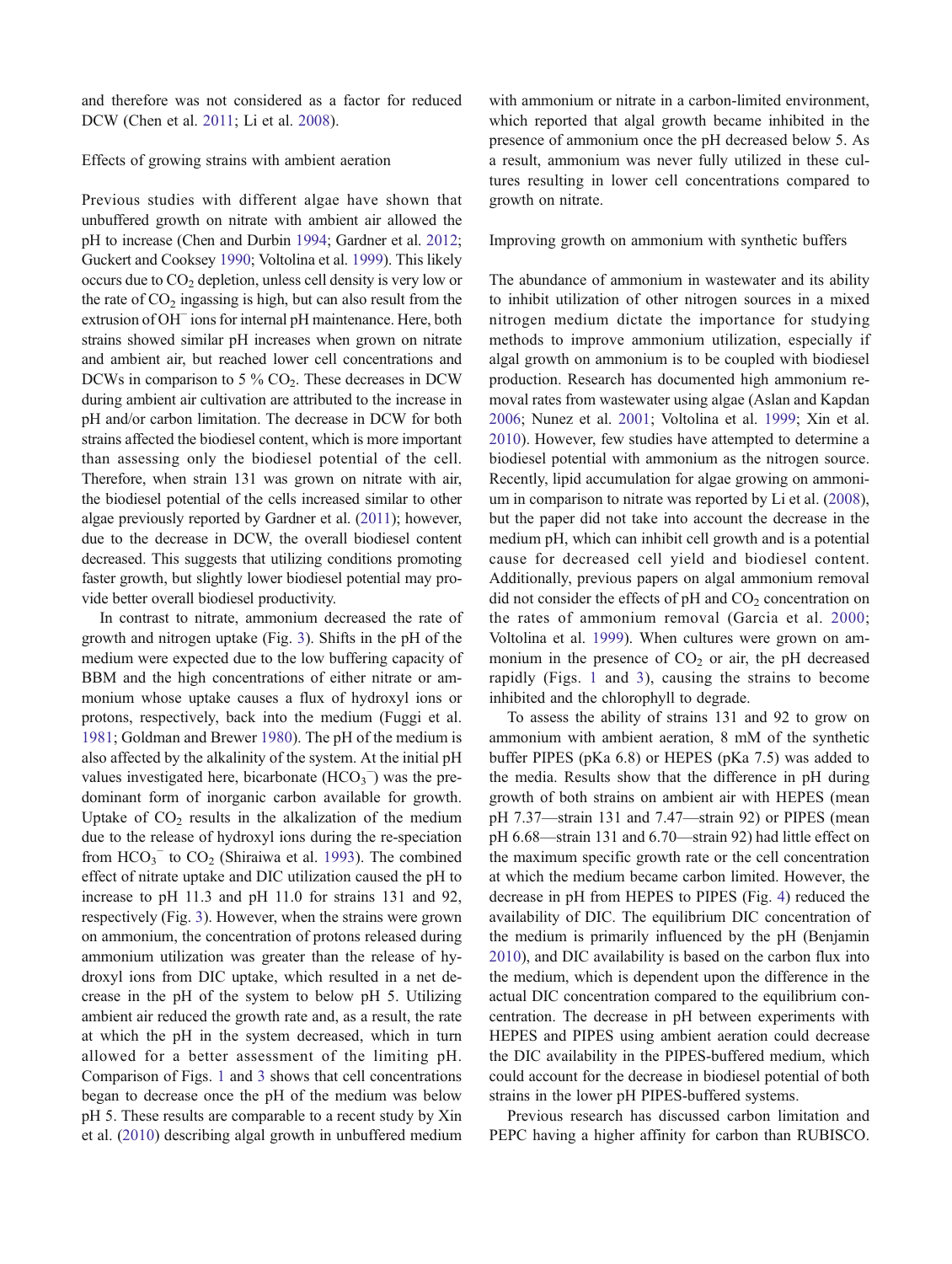Further, PEPC has been shown to be upregulated in the presence of ammonium (Elrifi et al. [1988;](#page-14-0) Guy et al. [1989](#page-14-0); Schuller et al. [1990](#page-15-0); Turpin and Bruce [1990](#page-15-0)). The upregulation of PEPC shifts the primary metabolic pathways and decreases the amount of carbon available for photosynthesis and fatty acid production. Therefore, it is possible that a decrease in the DIC availability would decrease the biofuel potential of a strain growing on ammonium by reducing the amount of carbon being converted to fatty acids and triacylglycerol (TAG). This observation provides support to the hypothesis that optimized growth on ammonium requires increased DIC levels greater than what is obtainable from growth on air.

In addition, Tables [1](#page-6-0) and [2](#page-7-0) show both strains exhibited a lower biodiesel potential when grown on air and ammonium in synthetically buffered medium when compared to nitrate and air. This may be due to the lack of two key parameters shown to increase lipid content: (1) high pH-induced TAG accumulation observed when algae are grown on nitrate and aerated with ambient air, similar to previous reports (Gardner et al. [2011](#page-14-0)) and (2) nitrogen depletion, which is known to cause cell cycle inhibition and allows for an increase in lipid content (Rodolfi et al. [2009;](#page-15-0) Widjaja et al. [2009\)](#page-15-0).

Previous research has shown that carbon limitation can decrease algal growth on ammonium through two mechanisms, (1) reduced growth rates with lower DCWs due to preferential carbon utilization in anaplerotic reactions (Amory et al. [1991](#page-14-0); Elrifi et al. [1988](#page-14-0); Norici and Giordano [2002;](#page-15-0) Vanlerberghe et al. [1990](#page-15-0)) and (2) decreased ammonium uptake (Di Martino Rigano et al. [1986](#page-14-0); Turpin et al. [1991](#page-15-0)). Thus, for efficient ammonium removal, inorganic carbon must be abundant. When strains 131 and 92 were grown on ammonium with 5 %  $CO<sub>2</sub>$ , buffered using PIPES, both strains showed a significant improvement in the utilization of ammonium. The results, however, also show that strain 131 had a lower biodiesel potential when grown on buffered ammonium compared to nitrate (Table [2](#page-7-0)), while strain 92 had comparable biodiesel potential results for all nitrogen sources (Table [1](#page-6-0)). Research has shown that algal strains can have different lipid contents depending on the nitrogen source which may be attributed to an increase in other cellular components such as proteins, and the optimal nitrogen source is strain dependent (Lourenco et al. [2002](#page-14-0); Piorreck et al. [1984](#page-15-0)). However, additional experimentation is needed to address that hypothesis.

## Growth on ammonium using pH control for scalability

To further evaluate the influence of pH in an attempt to provide a link to scalable systems, both strains were grown on 5 %  $CO<sub>2</sub>$  and were pH controlled. pH control in large-scale applications is challenging. When growing algae on nitrate as the nitrogen source, pH can be controlled by increasing the  $CO<sub>2</sub>$  concentration of the sparging source or by utilizing a secondary sparging system containing pure  $CO<sub>2</sub>$ . However, growing algae with ammonium as the nitrogen source has two different complications, (1) the inability to maintain growth due to the significant decrease in pH and (2) the potential decrease in biodiesel potential as previously discussed for strain 131 (Table [1\)](#page-6-0). The effects of pH inhibition can be minimized through pH control by base addition and  $CO<sub>2</sub>$ limitation can be eliminated by increasing concentrations of  $CO<sub>2</sub>$ . The results show that the biodiesel potential and final DCW, for strains 131 and 92 grown with KOHbased pH control, were comparable to growth on ammonium with PIPES and 5 %  $CO<sub>2</sub>$ , and the overall algal growth rate was comparable to growth on 5  $\%$  CO<sub>2</sub> in all other conditions. This suggests that growth with active pH control may be a viable method for biofuel production using ammonium as a nitrogen source.

## Analysis of culture conditions for optimal nitrogen removal

Culture conditions had a significant impact on the strains' abilities to remove nitrogen from the media. The main factor that affected growth, and therefore nitrogen uptake, was DIC availability. As observed by others (Amory et al. [1991](#page-14-0); Di Martino Rigano et al. [1986](#page-14-0)), high concentrations of  $CO<sub>2</sub>$  (5 %) allowed the algae to more efficiently remove nitrogen from the medium. When the strains were grown on ammonium with air, compared to nitrate with air, the overall nitrogen removal rate for both strains was decreased. This can be explained with the increased carbon requirements for anaplerotic reactions for growth on ammonium over nitrate (Elrifi et al. [1988\)](#page-14-0) and the decrease in pH, which decreased the DIC availability. The decrease in pH associated with growth on ammonium appeared to be more detrimental than the pH increase associated with growth on nitrate.

Overall, Tables [1](#page-6-0) and [2](#page-7-0) demonstrate that increased  $CO<sub>2</sub>$ concentrations resulted in higher algal biomass growth. Growth on 5  $\%$  CO<sub>2</sub> resulted in the greatest yields, which indicates that the strains grown on air were likely DIC limited. Tables [1](#page-6-0) and [2](#page-7-0) also show that among these conditions, growth on nitrate with 5  $\%$  CO<sub>2</sub> and growth on ammonium with pH control (via synthetic buffers or pH controllers) provided the highest cell yields.  $Y_{X/N}$  values for growth on air with ammonium or nitrate were lower than for growth on 5 %  $CO<sub>2</sub>$ . Specifically, the yield for growth on nitrate with air was approximately half that of the yield for growth on nitrate with 5  $\%$  CO<sub>2</sub>. Growth on buffered ammonium with air gave lower yields than growth on nitrate with air. For both strains, yields were variable depending on the experimental conditions, most likely due to variations in DIC availability and possible pH inhibition for growth, but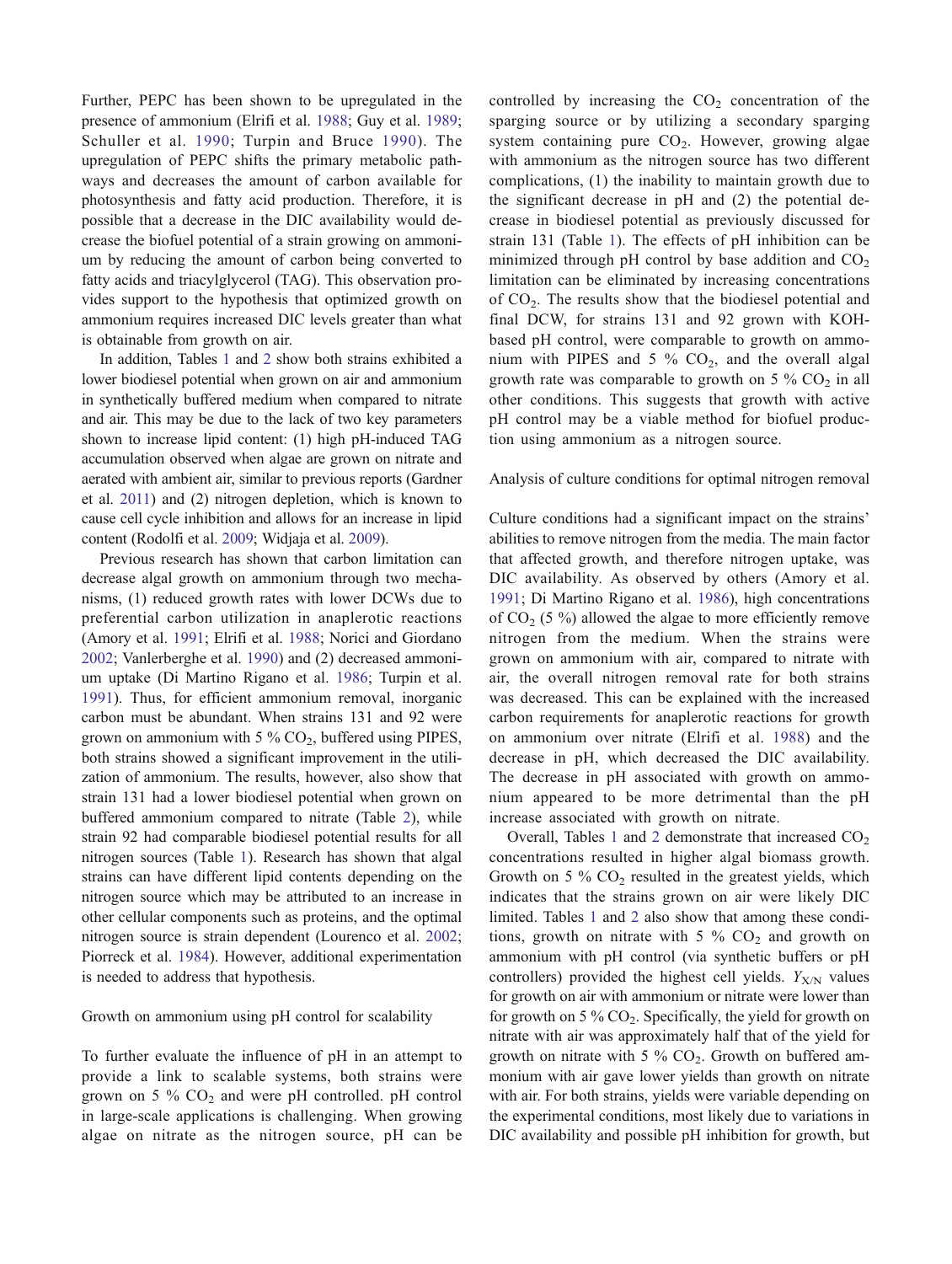are within the range of previously reported yields for microalgae (Li et al. [2008](#page-14-0)).

## Annual biodiesel productivity

To assess the overall annual biodiesel productivity (liters per hectare per year) for these strains, the data were extrapolated using four assumptions: (1) Cultures grown on 5 %  $CO<sub>2</sub>$  had a 2.5-week growth to harvest period (batch time), (2) cultures grown on air had a 3.5-week batch time due to the slower growth rate, (3) the density of FAME is 0.88 kg FAME (liter FAME)<sup>-1</sup>, and (4) algal growth ponds are 0.3 m deep, providing a total culture volume of  $3 \times 10^6$ L ha<sup>-1</sup>. These calculations were completed using Eq. 4, and the results are reported in Table 3.

## Annual biodiesel productivity

$$
= \frac{\text{biodiesel content}}{\text{FAME density}} \times \frac{\text{ culture volume}}{\text{area} \times \text{batch time}} \tag{4}
$$

Table 3 shows that sparging with 5 %  $CO<sub>2</sub>$  compared to air increased the calculated annual biodiesel productivity. This is partially due to the shorter batch times necessary for 5 %  $CO<sub>2</sub>$  sparged cultures. Table 3 also shows that even though growth on nitrate with 5  $\%$  CO<sub>2</sub> could provide the greatest annual biodiesel production for both strains, growth on urea and growth on ammonium using pH control and 5 %  $CO<sub>2</sub>$  could achieve biodiesel productivities on the same order of magnitude as nitrate and within the range previously reported (Chisti [2007;](#page-14-0) Rodolfi et al. [2009](#page-15-0)).

In conclusion, Scenedesmus sp. 131 and Monoraphidium sp. 92 were shown to effectively uptake nitrogen from a variety of sources. Further, it was shown that the main requirement for efficient nitrogen removal was an increased availability of dissolved inorganic carbon (DIC and a pH between 6 and 8). Specifically:

- & Strains 131 and 92 grew on ammonium, but the pH of the medium must be maintained between 6.0 and 7.5 for robust growth using synthetic buffers (demonstrated with PIPES and HEPES) or pH controllers.
- $\bullet$  Nitrogen removal was increased with increased CO<sub>2</sub> addition. The increased availability of DIC in 5 %  $CO<sub>2</sub>$  sparged systems allowed for increased growth rates and nitrogen uptake, regardless of the nitrogen source.
- Strains grown with ammonium in PIPES buffer with  $5\%$  CO<sub>2</sub> exhibited nitrogen removal rates greater than when grown on air and were equivalent to growth on nitrate or urea with 5 %  $CO<sub>2</sub>$ .
- The growth rates of strains 131 and 92 on ammonium with pH control and 5 %  $CO<sub>2</sub>$  were not statistically significantly different from growth on 5 %  $CO<sub>2</sub>$  with nitrate or urea.
- Strain 131 had a lower biodiesel potential when grown on ammonium compared to growth on nitrate or urea with 5  $\%$  CO<sub>2</sub>. The biodiesel potential of strain 92, in the presence of 5  $\%$  CO<sub>2</sub>, was less affected by the nitrogen source.
- A 5  $\%$  CO<sub>2</sub> sparge increased the biodiesel content for both strains.

This study demonstrates that these strains can grow efficiently on ammonium as a sole nitrogen source, but that additional inorganic carbon (e.g., through a 5 %  $CO<sub>2</sub>$  sparge) and pH control must be provided to achieve higher biomass concentrations, biodiesel content, and nitrogen removal rates.

| Nitrogen<br>source  | Sparge                | pH buffer    | Scenedesmus sp. 131 annual<br>biodiesel productivity<br>(L ha <sup>-1</sup> year <sup>-1</sup> ) <sup>a</sup> | Monoraphidium sp. 92 annual<br>biodiesel productivity<br>(L ha <sup>-1</sup> year <sup>-1</sup> ) <sup>a</sup> |
|---------------------|-----------------------|--------------|---------------------------------------------------------------------------------------------------------------|----------------------------------------------------------------------------------------------------------------|
| Urea                | $5\%$ CO <sub>2</sub> |              | 41,000                                                                                                        | 31,700                                                                                                         |
| $NO_3^-$            | 5 % CO <sub>2</sub>   |              | 43,800                                                                                                        | 51,400                                                                                                         |
| NO <sub>3</sub>     | Air                   |              | 21,200                                                                                                        | 13,800                                                                                                         |
| $NH_4$ <sup>+</sup> | $5\%$ CO <sub>2</sub> |              | 2,200                                                                                                         | 8,600                                                                                                          |
| $NH_4$ <sup>+</sup> | Air                   |              | 1,500                                                                                                         | 1,900                                                                                                          |
| $NH_4$ <sup>+</sup> | Air                   | <b>HEPES</b> | 7,000                                                                                                         | 10,400                                                                                                         |
| $NH_4$ <sup>+</sup> | Air                   | <b>PIPES</b> | 3,800                                                                                                         | 6,200                                                                                                          |
| $NH_4$ <sup>+</sup> | $5\%$ CO <sub>2</sub> | <b>PIPES</b> | 22,300                                                                                                        | 42,200                                                                                                         |
| $NH_4$ <sup>+</sup> | 5 % CO <sub>2</sub>   | PIPES+KOH    | 28,600                                                                                                        | 30,100                                                                                                         |
| $NH_4$ <sup>+</sup> | 5 % CO <sub>2</sub>   | Controlled 1 | 31,000                                                                                                        | 30,000                                                                                                         |
| $NH_4$ <sup>+</sup> | 5 % CO <sub>2</sub>   | Controlled 2 | 17,800                                                                                                        | 38,500                                                                                                         |

Table 3 Estimated annual biodiesel productivity for strains 131 and 92

<sup>a</sup>Calculated using Eq. 4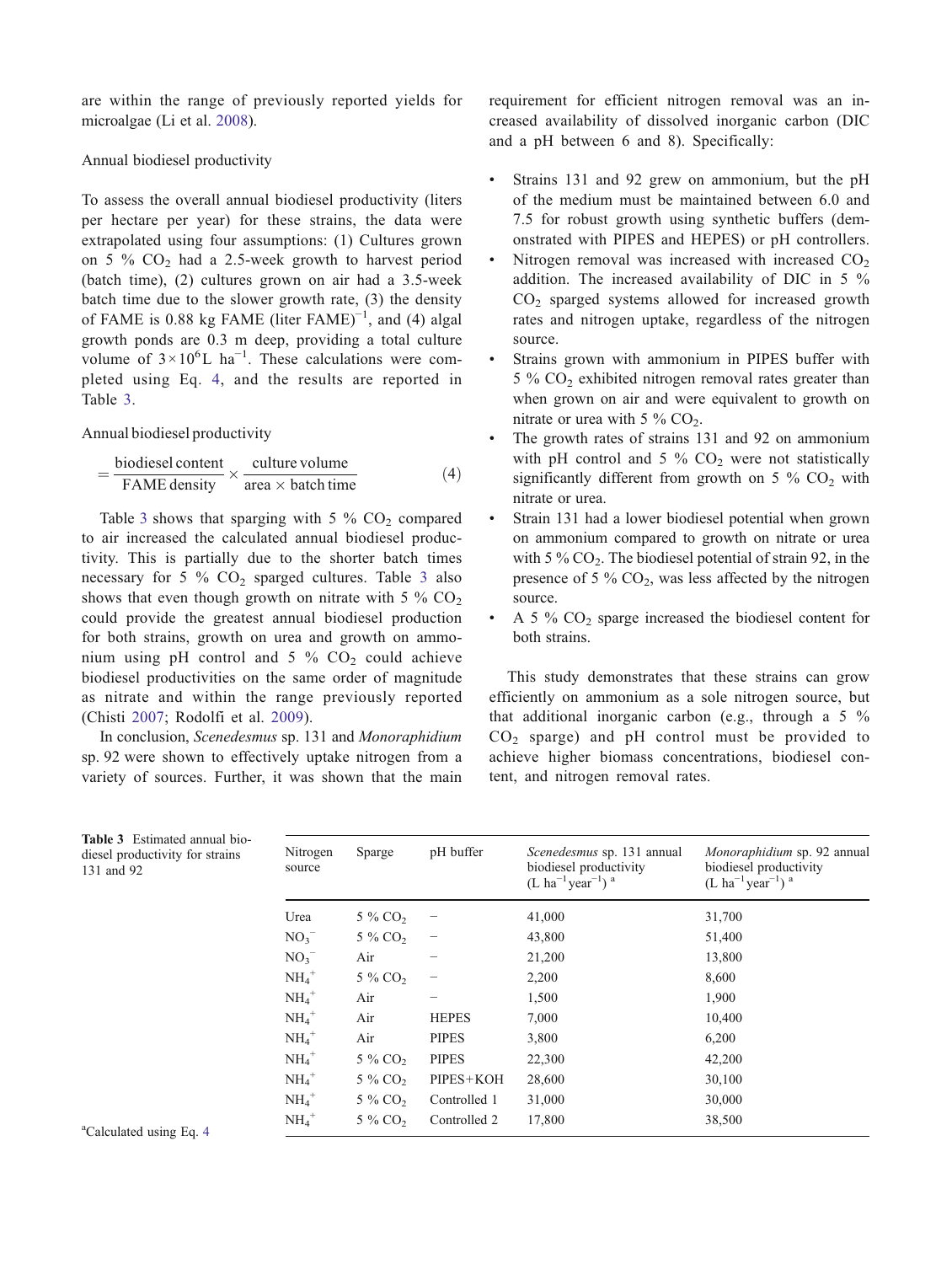<span id="page-14-0"></span>Acknowledgments The authors would like to thank the Montana State University Algal Biofuels Group for intellectual support and Lauren Franco for 18S rRNA gene sequence interrogations of Scenedesmus sp. 131. Also of special note is the MSU Center for Biofilm Engineering for instrumental support. Funding was provided by the Montana State Board of Research and Commercialization Technology Grant 10–40 and the National Science Foundation under CHE-1230632.

#### References

- Abeliovich A, Azov Y (1976) Toxicity of ammonia to algae in sewage oxidation ponds. Appl Environ Microb 31:801–806
- Amory AM, Vanlerberghe GC, Turpin DH (1991) Demonstration of both a photosynthetic and a nonphotosynthetic  $CO<sub>2</sub>$  requirement for  $NH_4^+$  assimilation in the green alga Selenastrum minutum. Plant Physiol 95:192–196
- Andersen RA (ed) (2005) Algal culturing techniques. Academic Press, San Francisco
- Aslan S, Kapdan IK (2006) Batch kinetics of nitrogen and phosphorus removal from synthetic wastewater by algae. Ecol Eng 28:64–70
- Azov Y, Goldman JC (1982) Free ammonia inhibition of algal photosynthesis in intensive cultures. Appl Environ Microbiol 43:735–739
- Benjamin MM (2010) Water chemistry. Waveland Press Inc., Long Grove, Reprint edn
- Bischoff HW, Bold HC (1963) Phycological studies. IV. Some soil algae from enchanted rock and related algal species. University of Texas Publication, Austin
- Bongers LHJ (1956) Aspects of nitrogen assimilation by cultures of green algae. Mededel Landbouwhoogesch Wageningen 56/15:1–52
- Chen CY, Durbin EG (1994) Effects of pH on the growth and carbon uptake of marine phytoplankton. Mar Ecol Prog Ser 109:83–94
- Chen M, Tang H, Ma H, Holland TC, Ng KYS, Salley SO (2011) Effect of nutrients on growth and lipid accumulation in the green algae Dunaliella tertiolecta. Bioresour Technol 102:1649–1655

Chisti Y (2007) Biodiesel from microalgae. Biotechnol Adv 25:294–306

- Christenson L, Sims R (2011) Production and harvesting of microalgae for wastewater treatment, biofuels, and bioproducts. Biotechnol Adv 29:686–702
- Clark S, Francis PS, Conlan XA, Barnett NW (2007) Determination of urea using high-performance liquid chromatography with fluorescence detection after automated derivatisation with Xanthydrol. J Chromatogr A 1161:207–213
- de Boer K, Moheimani NR, Borowitzka MA, Bahri PA (2012) Extraction and conversion pathways for microalgae to biodiesel: a review focused on energy consumption. J Appl Phycol 24:1681–1698
- Di Martino Rigano V, Vona V, Di Martino C, Rigano C (1986) Effect of darkness and  $CO_2$  starvation on  $NH_4^+$  and  $NO_3^-$  assimilation in the unicellular alga Cyanidium caldarium. Physiol Plant 68:34–38
- Dorling M, McAuley PJ, Hodge H (1997) Effect of pH on growth and carbon metabolism of maltose-releasing Chlorella (Chlorophyta). Eur J Phycol 32:19–24
- Dortch Q (1990) The interaction between ammonium and nitrate uptake in phytoplankton. Mar Ecol Prog Ser 61:183–201
- Dvořáková-Hladká J (1971) A comparison of growth rate of algae as influenced by variation in nitrogen nutrition in Chlorella pyrenoidosa and Scenedesmus obliquus. Biol Plant 13:1–11
- Elrifi IR, Holmes JJ, Weger HG, Mayo WP, Turpin DH (1988) RuBP limitation of photosynthetic carbon fixation during NH<sub>4</sub><sup>+</sup> assimilation: interactions between photosynthesis, respiration, and ammonium assimilation in N-limited green algae. Plant Physiol 87:395–401
- Fernández E, Galván A, Quesada A (2004) Nitrogen assimilation and its regulation. In: The molecular biology of chloroplasts and mitochondria in Chlamydomonas. Govindjee (ed), vol 7. Advances in photosynthesis and respiration. Springer, Dordrecht, pp. 637–659
- Fuggi A, Di Martino Rigano V, Vona V, Rigano C (1981) Nitrate and ammonium assimilation in algal cell-suspensions and related pH variations in the external medium, monitored by electrodes. Plant Sci Lett 23:129–138
- Garcia J, Mujeriego R, Hernandez-Marine M (2000) High rate algal pond operating strategies for urban wastewater nitrogen removal. J Appl Phycol 12:331–339
- Gardner R, Cooksey K, Mus F, Macur R, Moll K, Eustance E, Carlson R, Gerlach R, Fields M, Peyton B (2012) Use of sodium bicarbonate to stimulate triacylglycerol accumulation in the chlorophyte Scenedesmus sp. and the diatom Phaeodactylum tricornutum. J Appl Phycol 24:1311–1320
- Gardner R, Peters P, Peyton B, Cooksey K (2011) Medium pH and nitrate concentration effects on accumulation of triacylglycerol in two members of the Chlorophyta. J Appl Phycol 23:1005–1016
- Gardner RD, Lohman E, Gerlach R, Cooksey KE, Peyton BM (2013) Comparison of  $CO<sub>2</sub>$  and bicarbonate as inorganic carbon sources for triacylglycerol and starch accumulation in Chlamydomonas reinhardtii. Biotechnol Bioeng 110:87–96
- Gehl KA, Colman B (1985) Effect of external pH on the internal pH of Chlorella saccharophila. Plant Physiol 77:917–921
- Giordano M, Bowes G (1997) Gas exchange and C allocation in Dunaliella salina cells in response to the N source and  $CO<sub>2</sub>$ concentration used for growth. Plant Physiol 115:1049–1056
- Goldman JC, Brewer PG (1980) Effect of nitrogen source and growth rate on phytoplankton-mediated changes in alkalinity. Limnol Oceanogr 25:352–357
- Griffiths M, van Hille R, Harrison S (2010) Selection of direct transesterification as the preferred method for assay of fatty acid content of microalgae. Lipids 45:1053–1060
- Guckert JB, Cooksey KE (1990) Triglyceride accumulation and fattyacid profile changes in Chlorella (Chlorophyta) during high pH induced cell-cycle inhibition. J Phycol 26:72–79
- Guy RD, Vanlerberghe GC, Turpin DH (1989) Significance of phosphoenolpyruvate carboxylase during ammonium assimilation: carbon isotope discrimination in photosynthesis and respiration by the N-limited green alga Selenastrum minutum. Plant Physiol 89:1150–1157
- Hodson RC, Thompson JF (1969) Metabolism of urea by Chlorella vulgaris. Plant Physiol 44:691–696
- Kallas T, Castenholz RW (1982a) Internal pH and ATP-ADP pools in the cyanobacterium Synechococcus sp. during exposure to growth-inhibiting low pH. J Bacteriol 149:229–236
- Kallas T, Castenholz RW (1982b) Rapid transient growth at low pH in the cyanobacterium Synechococcus sp. J Bacteriol 149:237–246
- Lavoie M, Le Faucheur S, Boullemant A, Fortin C, Campbell PGC (2012) The influence of pH on algal cell membrane permeability and its implications for the uptake of lipophilic metal complexes. J Phycol 48:293–302
- Li YQ, Horsman M, Wang B, Wu N, Lan CQ (2008) Effects of nitrogen sources on cell growth and lipid accumulation of green alga Neochloris oleoabundans. Appl Microbiol Biotech 81:629–636
- Lourenco SO, Barbarino E, Mancini-Filho J, Schinke KP, Aidar E (2002) Effects of different nitrogen sources on the growth and biochemical profile of 10 marine microalgae in batch culture: an evaluation for aquaculture. Phycologia 41:158–168
- Ludwig CA (1938) The availability of different forms of nitrogen to a green alga. Am J Bot 25:448–458
- Lundquist T, Woertz I, Quinn NWT, Benemann JR (2010) A realistic technology and engineering assessment of algae biofuel production. Energy Biosciences Institute, Berkeley